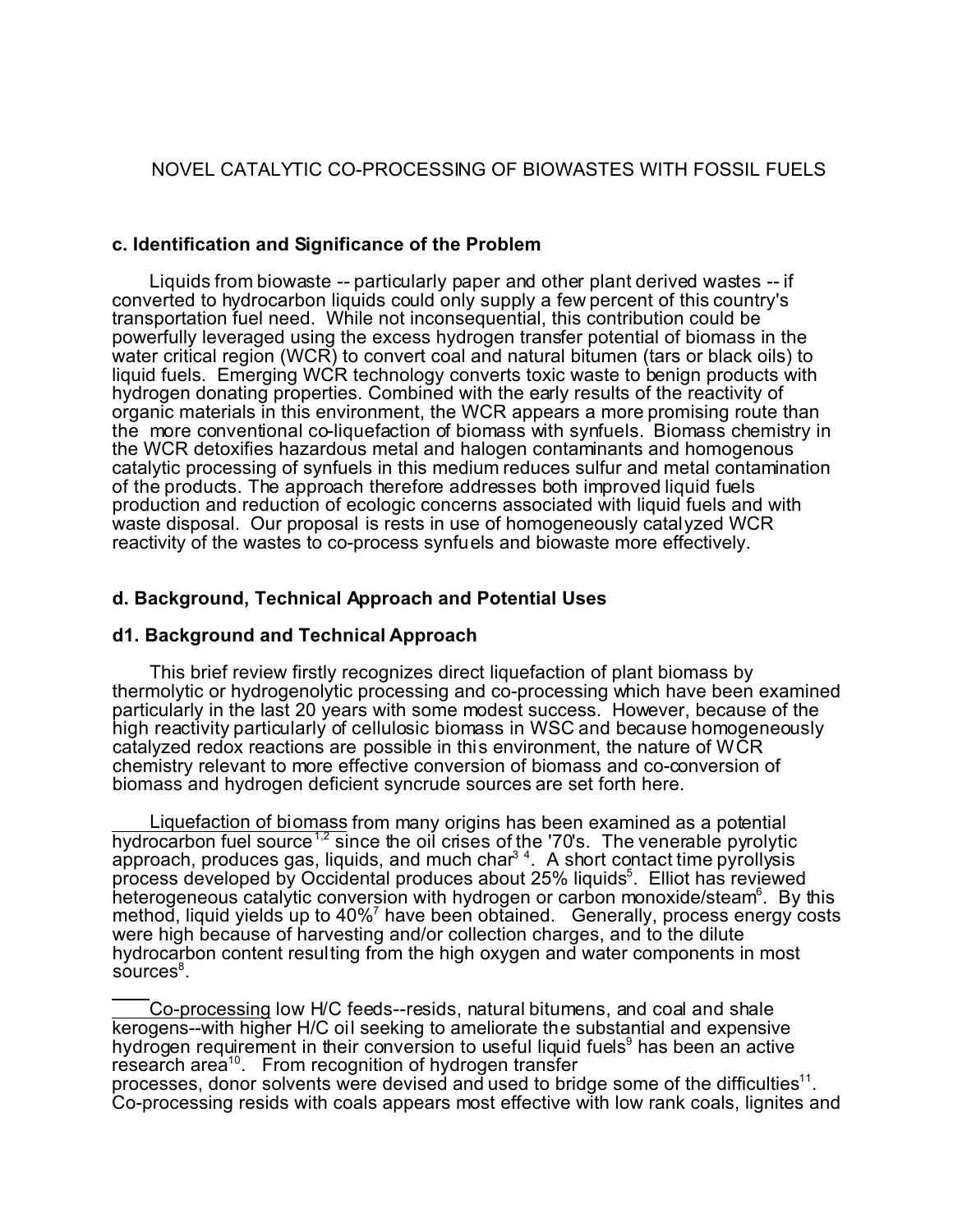sub- bituminous  $\cosh^{12}$  <sup>13</sup>. More current studies are directed toward interactive pathways between the feed types<sup>14 15</sup> 1<sup>6</sup>. Coal catalytic co-processing with wastes, for example, plastics<sup>17</sup> <sup>18</sup> and tires<sup>19</sup> gave improved oil yields and quality,

 Biopolymers such as cellulose have a strong free energy potential to dismutate to hydrogen and CO<sub>2</sub>. If hydrogen or better, donor intermediates, were coupled effectively with hydrocracking, deoxygenation, and saturation of syn-fuel sources, this would be a useful addition to liquid syn-fuel and even conventional fuel production. Co-processing studies of biomass<sup>20</sup> with low and mid-rank coals have been reported which show a small synergistic yield effect. Wender and co-workers<sup>21</sup> recently reported an incremental yield increase in co-processing paper with coal in a tetralin donor system while in CO/H2O, paper co-processing gave little yield increase but the liquid quality was significantly higher.

Coal and shale kerogen conversion in CO/H2O as an *in situ* hydrogen source via the water gas shift (WGS) reaction, as suggested by the Wender reference above, has received much attention. With type I (Green River) shale, this is hardly more effective than SC H $_{\rm 2}$ O alone $^{22}$ . Coal systems show improved conversions with and without hydrogenation catalysts such as cobalt molydena. Again conversions were greater for low ranked coals and decreased to higher ranks<sup>23 24</sup> <sup>25</sup>. Sulfur compounds appear to enhance conversion<sup>26</sup><sup>27</sup>. To promote WGS, homogeneous catalysis with caustic<sup>28</sup> and Fe(CO) $_{5}$   $^{\rm 29}$  have been used. In these complex systems, interactions among reactants with catalysts as well as with each other occur, often adverse. For example, using compounds modeling coal functionalities, Takemura et al found that without CO, both Mo and W catalysts promoted C-C bound cleavage, but with CO, only W was effective for cracking<sup>30</sup>. Many of these studies were directed toward reaction paths and intermediates  $^{\rm 31}$  and showed that  ${\sf H_2}$  and CO were not the only reductants, rather, other intermediates such as formate ion were also present.

Liquefaction of woody biomass in aqueous medium occurs fairly rapidly between 200 and 300°C. particularly in acidic or basic conditions. Anderson and Wiser have reviewed pioneering work on pyrolysis and hydrogenative (including CO/H<sub>2</sub>O) conversion of waste biomass<sup>32</sup> Ligno-cellulosic reactions (plant derived matter) are compactly summarized by Chum and Baiszer<sup>33</sup>. Antal has found that pyrolysis of biomass in steam at atmospheric pressure produces hydrocarbon rich synthesis gas and much char<sup>34</sup>. Cellulose in water at 270 $\degree$ C in basic conditions gives  $34\%$  conversion based on carbon<sup>35</sup>. Addition of CO enhances the liquid yield. One literature report indicates CO/H<sub>2</sub>O liquequefaction of cellulosic pulp in the presence of  $\mathsf{Ru}_{\mathsf{3}}(\mathsf{CO})_{\mathsf{12}}$  and base produces a high quality oil in 98-99% yield<sup>36</sup>, and bagasse (sugarcane waste) was reduced by formate (which can arise from  $CO/H_2O$ ) at 350°C in water<sup>37</sup>. Other waste materials, especially lignin containing and glycosidic wastes, are also reactive under these conditions<sup>38</sup> and are feasible candidates for coal and kerogen co-processing feeds in aqueous systems. These processes generally leave some residual carbonaceous char as one reaction product.

Although these hydroxylic materials will normally char in pyrolysis, Modell has shown that in H<sub>2</sub>O (SC) these materials cleanly decompose<sup>39 40</sup>. This approach is being explored actively at Sandia, at Texaco and at U. of Texas Austin, among other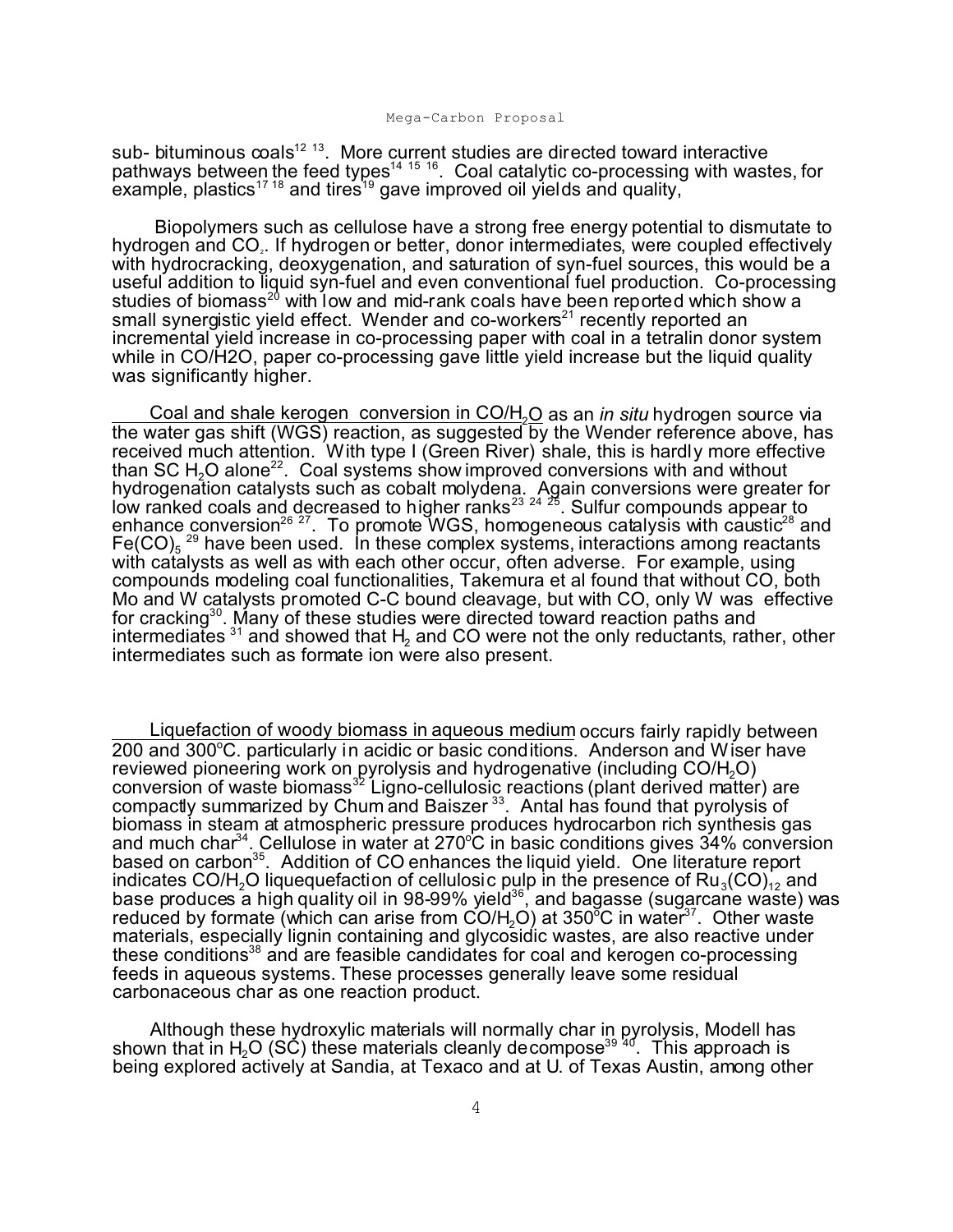places. Not only does the WCR eliminate char, it also converts (detoxifies) hazardous matter as halogenated organics to produce water soluble salts. A recent patent claims the use of a biomass carbon source such as a carbohydrate to promote base catalyzed decomposition of organics, both halogenated and non-halogenated, in aqueous media above 200 $^{\circ}$ C  $^{\text{41}}$ .

Organic Reactivity in the Water Critical region (WCR) has not been extensively explored. Although strictly, the water critical region lies above the water critical point, T<sub>c</sub>= 374° C,, P<sub>c</sub>= 218 atm., c= 0.31 g/ml, solubilities depend upon density of the fluid phase as well as temperature and the chemicial nature of the fluid. Consequently, the aqueous liquid phase below  $\mathsf{T}_{\mathrm{c}}$  similarly shows enhanced solubility of both ionic solids and hydrocarbon substrates. Similarly, the aqueous non-condensable fluid appreciably above  ${\sf T}_{\rm c}$  retains its solvency of inorganics, solvates them, and even ionizes them provided the water density ( partial pressure) remains liquid-like, say  $\,$  0.3 g/ml. Further, solutes, both polar and non-polar, alter the phase structure so that the "critical' region is band about the pure substance  $\mathsf{T}_{\mathrm{c}}$ . For these reasons, the concept of a water critical region is more realistic than "supercritical water".

For aqueous SC fluids, the temperature range of the WCR is one in which many organics thermally transform or decompose, conversion in aqueous media began to stimulate interest in '60s. In that period, the relatively high solubilities of both organic and inorganic materials in the WCR (300-450°C) were systematically examined<sup>42'43</sup> <sup>44</sup>. Interest in applications supercritical extraction<sup>45</sup> with water as well as other fluids arose from this work.

At Amoco Oil Co., conversion to and extraction of liquids in WCR was examined for coals (about 30% ash free basis at 400°C $^{46}$ ), shales (90% a.f. above 375°C $^{47}$  ) and tar sands. With coal, liquid production in the aqueous system was about the same as that in toluene or other non-donor solvent. However, with shale, coal and tars, the normal gaseous products of dry pyrolysis -- light olefinic gases,  $H_2S$ , COS -- were largely absent in the aqueous system indicating that some non-pyrolytic chemistry was occurring in the WCR. An additional benefit was that residual coal and shale mineral solids were relatively easily separated from the heavy oils very likely because of modification of the asphaltenic content of the products. These results pointed to a reductive environment although no added hydrogen was present. Subsequent work<sup>48 49</sup> <sup>50 51</sup> on low and mid-rank coals has extended Amoco Oil results and generally demonstrated higher coal liquid yields with or without hydrogen although the conversions were too low to compete with donor systems.

Winters, Lewan and others applied these results to evaluation of source rocks and showed that water in the range  $300-350^{\circ}$ C effectively extracted oils from shales still without formation of olefinic material characteristic of dry pyrolysis<sup>52</sup> This methodology, termed hydrous pyrolysis, has become widely used by geochemists to simulate petroleum generation potential and quality.

Reaction paths and reactivities in aqueous systems in the critical region have been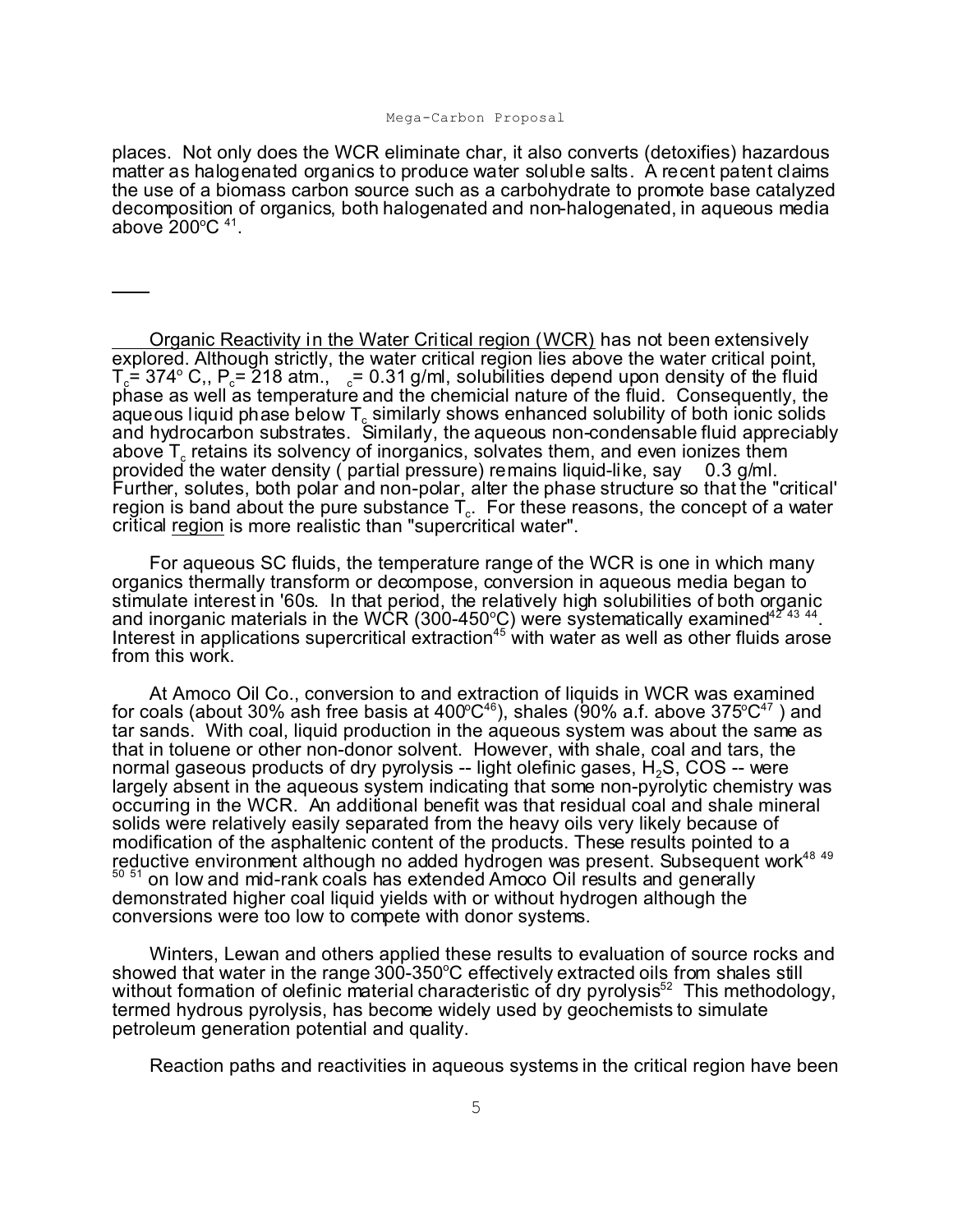reported in recent years for pure compounds modeling coal and shale kerogen functional group types. Klein has reported pyrolyses of benzyl ethers at  $350-400^{\circ}$ C in dense water noting that the products and product yields differ somewhat from those of non-aqueous pyrol̃ysis $^{\rm 53}$ . Several groups $^{\rm 54}$   $^{\rm 55}$  have determined reactivities of several organics in super-critical water which have suggested that multiple pathways in addition to simple homolytic are operating. Recently, Siskin, Katritsky, and co-workers produced an exhaustive survey the aquo-chemistries of acyclic, carbocyclic, and carboheterocyclic compounds in the range 250 to 350°C $^{\rm 57}$   $^{\rm 58}$   $^{\rm 59}$ . The latter workers report high conversions, for example, of olefins, alcohols, aldehydes and aliphatic ethers in water at  $250^{\circ}$ C with product patterns characteristic of ionic reactions. Above  $350^{\circ}$ C, they find free radical derived thermolytic products approaching par with those from ionic paths and suggest that water would have less effect on product slates at higher temperature. However, they do not report pressure effects and in the (poorly delineated) critical region of a complex water hydrocarbon mixture, the relative stabilization of ionic intermediates would depend strongly upon the density, and therefore pressure, of the system. This is an area which deserves further attention.

At Amoco Oil Company in the early '70s an investigation of the reactivity of resids and bitumens in supercritical water revealed that the quality of heavy oil products was improved in the presence of group eight metal salts<sup>60</sup>. For example, treatment at  $400^{\circ}$ C in an aqueous fluid (fluid density ca. 0.3 g/ml) containing ruthenium chloride, increased the H/C atom ratio of a Texas vacuum resid (1.43 to 1.52) and of a topped Athabasca bitumen (1.46 to 1.48). These results pointed to a reductive environment although no added hydrogen was present. With a high sulfur resids and tar sands oils, 50-80% metals removal(Ni,V) and 70-80% desulfurization coud be achieved. From an IL#6 coal, 55% overall desulfurization was realized in liquids and recovered solids. $61$ ,

In this work, olefins were found to react facilely in the WCR. Thus, hex-1-ene, in addition to isomerizing rapidly to its internal isomers, gave hexane, pentane and CO2 (very small amounts of hexan-2-one and hexan-3-one also formed). In the presence of dissolved ruthenium or rhodium salts, the hexenes were converted almost quantitatively n-hexane and n-pentane in a 2/1 mol ratio with  $CO<sub>2</sub>$  accounting for the missing carbon. Hexan-1-ol and hexaldehyde gave the same paraffinic products indicating that the olefin reacts by hydration, dehydrogenation, decarbonylation, and the shift reaction to give pentane and two mols of hydrogen (actual or virtual) which appears as hexane. The activity of dissolved salts in this process, shown as hexane yield in a 2 hr experiment at 350°C in the figure to the right, peaks sharply for ruthenium and is small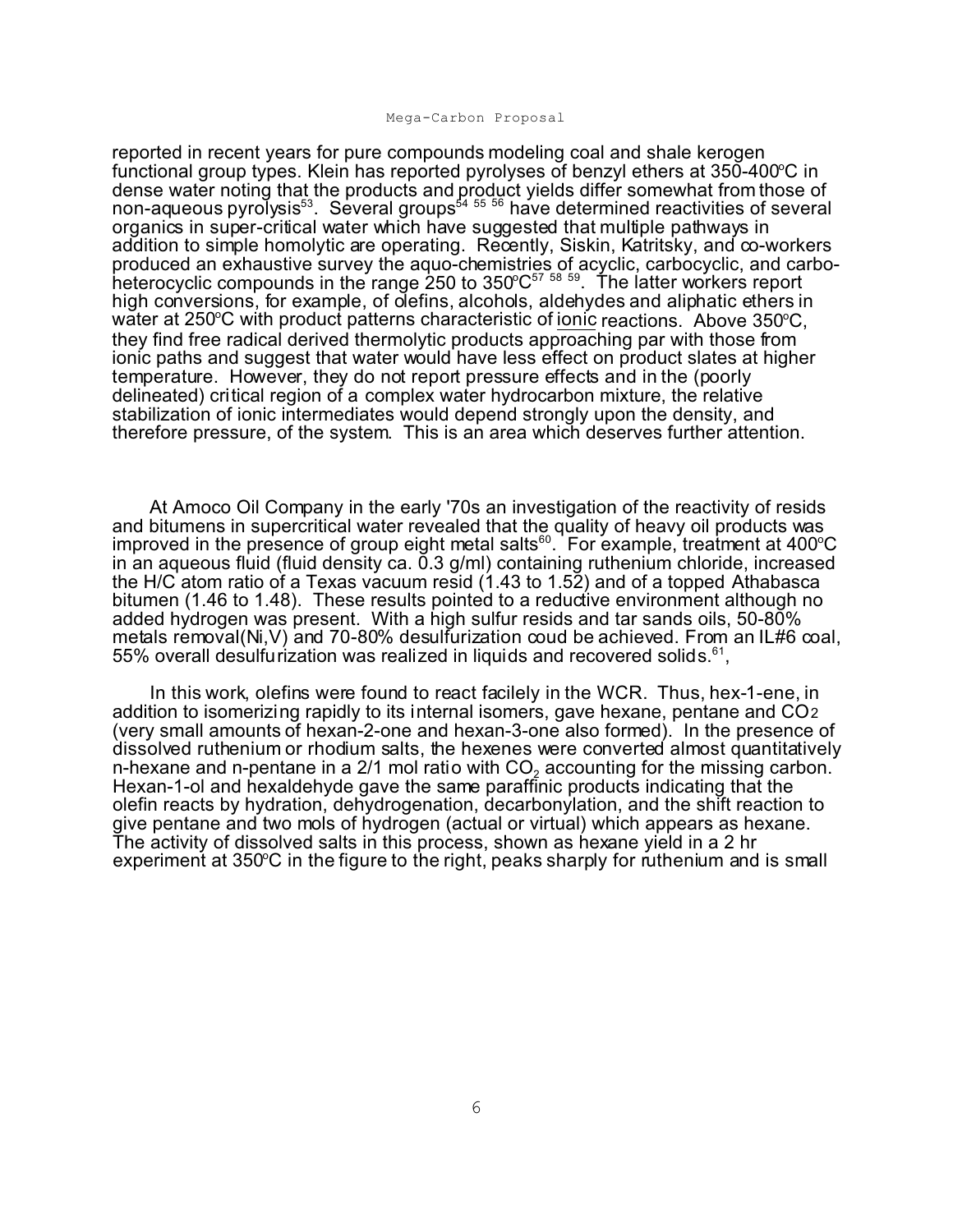for 3rd row salts. Addition of base remarkably enhances the activity. The rather simple product slate constrasts with the observations of Siskin *et al* <sup>41</sup> <sup>42</sup> which would suggest a more complex product mixture. The strong dependence of conversion on the catalyst type points to a metal-organic pathway which would provide another alternative to simple ionic or radical products. From XPS results, ruthenium was recovered as an hydrous oxide mainly in the III state and other salts presumably presumably follow a similar course in SC water. The reaction course appears consistent with dehydraogenation of alcohol to aldehyde and hydrogenation of olefin to paraffin as slow steps in the sequence. This would further be consistent with soluble metal alkoxides being key intermediates in the process. Although speciation in the WCR are not known, alcohol dehydrogenation via alkoxide is has been recorded $62$ . The activity enhancement at high pH would accord with such intermediates. Coal solubilization using metal alkoxides reported by Stock<sup>63</sup> supports this view. Reports of coal<sup>64</sup> and shale<sup>65</sup> liquefaction in methanol and methanol-water might similarly involve alkoxides. Ross and Blessing have discussed hydride transfer as a reducing path in alcohol systems<sup>66</sup>.

Other oxides as  $MnO<sub>2</sub>$  or TiO<sub>2</sub> were poor catalysts but had a promotional effect with the group eight metals. kThe graph shows that for hexene to hexane sequence, the activity of metal oxide promoted ruthenium catalysisrelative to to neat Ru ion  $(\sf k_{\sf prom}/\sf k_{\sf neat})$  is quite substantial MnO<sub>2</sub>. Very likely, these oxides are also dissolved in the WCR, but their function is not known. Probing experiments showed that toluene and benzaldehyde with Ru in SC water gave benzene and CO2 analogously to the olefin process. These unsaturate reactions thus might be a source for the reducing environment in the aqueous SC region which

 could be used syn-fuel conversions. High reductive capacity of glucosidic



**Figure 1** Catalyst Activity based on Hexene Conversion to Hexane

biopolymers based on the alcohol and aldehyde chemistries with metal catalysts in the aqueous critical region might therefore be anticipated. Recently, stilbene was found to be reduced by glucose in an aqueous solution of  $RuCl<sub>3</sub>$  at 350-375°C (McCollum, unpublished observation).

7

From these backgound considerations, use of ligno-cellulosic bio-waste as a reductive material with coal appears to have industrial potential. Some attractive aspects include:

1. It is a relatively high value application of the waste.



**Figure 2** Metal Oxide Promoters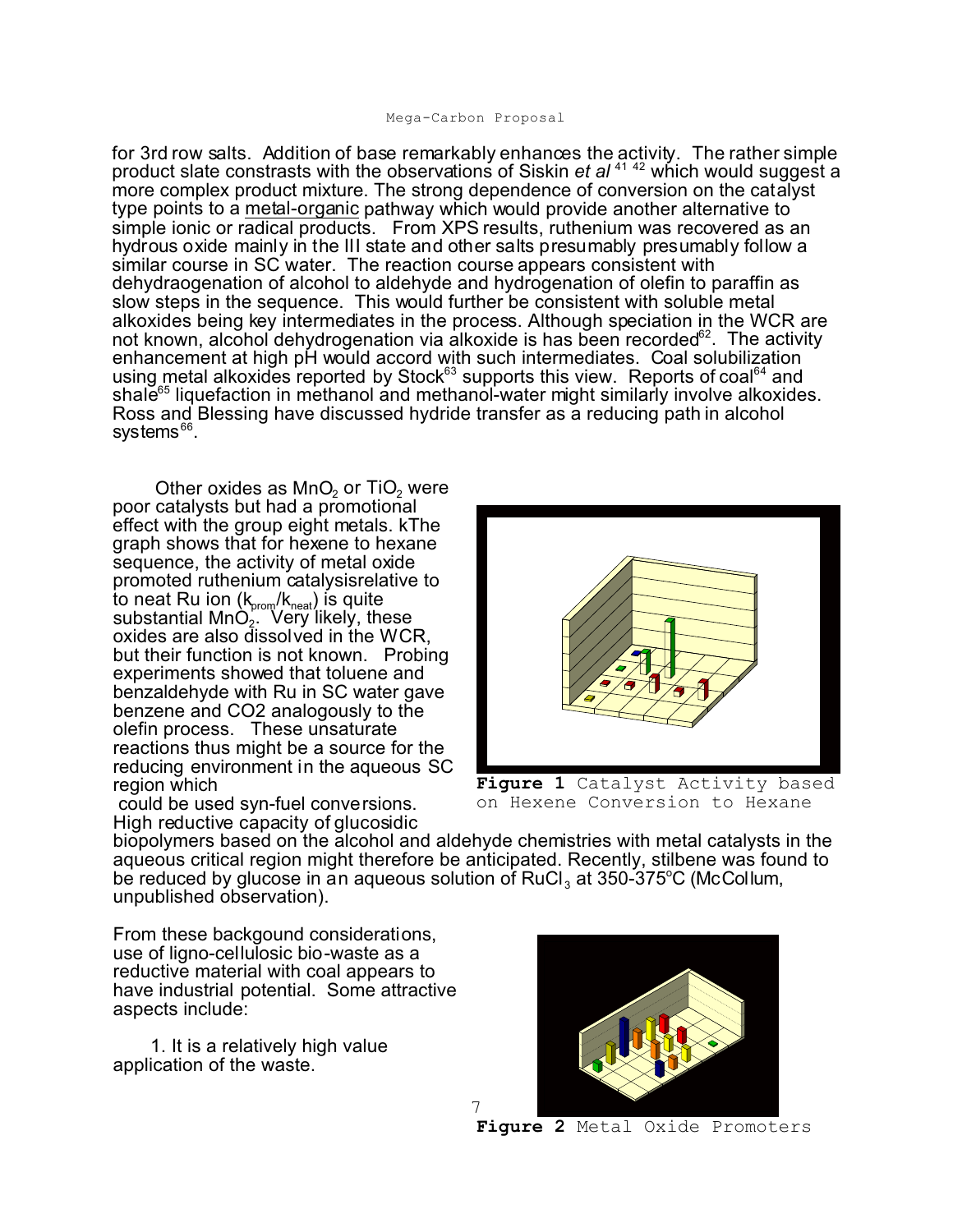2. It's reductive potential is thermodyamically high if suitable reaction paths are found.

 3. The waste material has already been collected for other processing or more likely, disposal burposes.

4. The waste is a renewable resource, i.e., it is CO $_2$  neutral to the environment.

5. The approach can probably convert most non-reused wastes to assets.

6. Sufficient ligno-cellulosic biowaste is generated in the U.S. to co-process a the annual coal production.

7. Reactions in the WCR will detoxify contaminants introduced with both the waste biomass and the hydrocarbon co-feed. the hydrocarbon co-feed.

There are also areas of concern including:

1. A successful process will probably require high pressure vessels, but compression would be either autogenous (batch system) or hydrostatic (flow<br>system) eliminating the need for gas compression. system) eliminating the need for gas

 2. Catalyst retention, either by fixed bed or by recycling of active sludge would be required, if expensive catalysts prove necessary.

3, To minimize transportation costs, syn-fuels processing plants and biowaste collection points should be reasonably close. should be reasonably close.

The technical proposal drawn from these results embraces aqueous co-processing ligno-cellulosic wastes together with bitumens, refinery resids,and low H/C coal or shale kerogens (particularly "Type II" kerogens) Key features are the need for a liquidlike fluid density in the aqueous critical region and use of group eight metal catalysts in a high pH environment to direct decomposition of the biopolymers.

#### **d2. Anticipated Results**

Processes optimized for liquefying and/or upgrading variously coal synfuels, shale concentrates, and very likely, tar sands bitumens and refinery vacuum resids should ultimately emerge from this project. The processes should operate at milder temperature/time severities compared with conventional processing but will employ higher (hydrostatically generated) pressures.

Conversion of wastes to useful and environmentally benign products will provide a valuble alternative to waste management planners and firms. Although the processes will pull in the time frame for shale and particularly coal liquefaction costs reach parity with petroleum, probably they will be of immediate interest to oil refiners for treating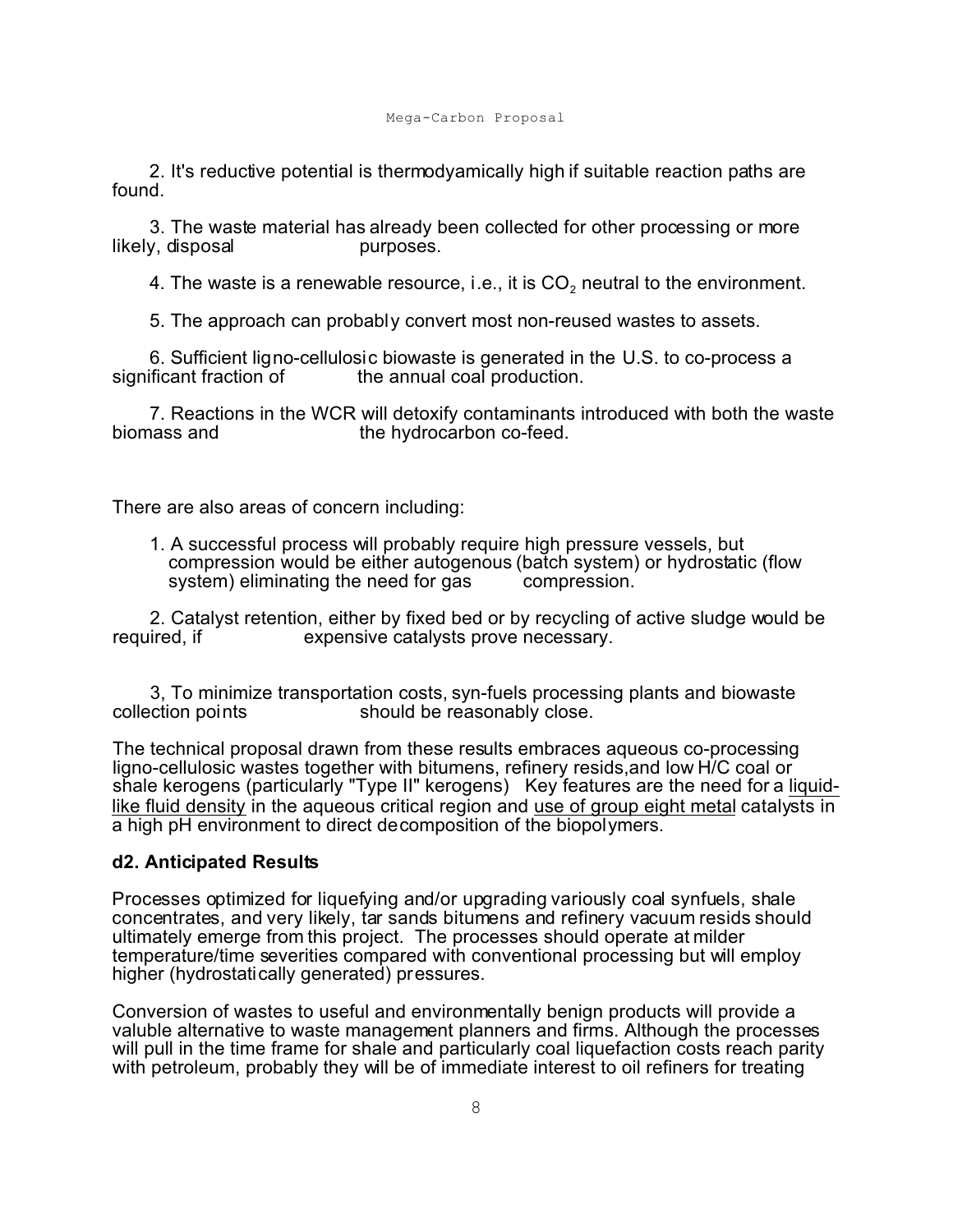resids. They will also provide a valuable outlet for waste material otherwise causing disposal problems and thus be attractive to waste management firms. Sugar cane or corn product manufacturers could also use the approach as an outlet for using their wastes. Fuel applications for municipal waste are already being examined and use here would be a prominent candidate as an alternative route. Because catalysts compatible with WCR conditions will be unconventional, catalyst manufacturers will have to supply a new market built around WCR processing. A number of small companies and University projects dealing with SC fluid processes (e.g., Modek Corp., Phasex Inc., U. Texas-Austin) would have an interest in promoting this work.

#### **d3. Significance of Phase I Effort**

Since relatively little work has been reported on reactivity and reaction paths of biomatter under these conditions, and this chemistry will necessarily need to be emphasized in phase I, but "proof of concept" experiments with representative synfuels and cellulosic reductants will be done, These and a preliminary economic scoping will would form the basis for a phase II proposal.

In phase II, a catalyst development program would be initiated to determine activity, sensitivity to inhibitors, catalyst robustness and life or recovery and recyclability. We would also explore reactor configurations (batch, stirred tank, slurry flow) and feed systems and carry out bench scale demonstrations. Investigation of the chemistry of the conversion reactions would be continued through this period to guide catalyst development. Economic projections based on bench scale data would be done.

#### **e. Phase I Technical Objectives**

Phase I will emphasize the chemistry of ligno-cellulosic matter in the WCR in the presence of group 8 metal ions, particularly that related to hydrogen transfer to hydrogen deficient materials. Both model compounds and representative coal and shale kerogens will be used as hydrogen acceptors.

Questions we need to address include:

1. Establishing the nature of H-transfer from simple and polymeric glucosides to<br>for hydrogenation and for hydrocracking unsaturates an for hydrogenation and for hydrocracking unsaturates and polyhydroxy aromatic materials.

2. Conducting a variables study (T, time, [reactants]/water ratio, [catalyst]).

- 3. Screening catalysts (does order found for olefins hold?).
- 4. Testing effectiveness of different bio-mass types.

 5. Examining interactive effects with sulfur and nitrogen (not strong in olefin and resid work).

 6. Doing "proof-of-concept" tests with coal and shale kerogens with cellulosic materials.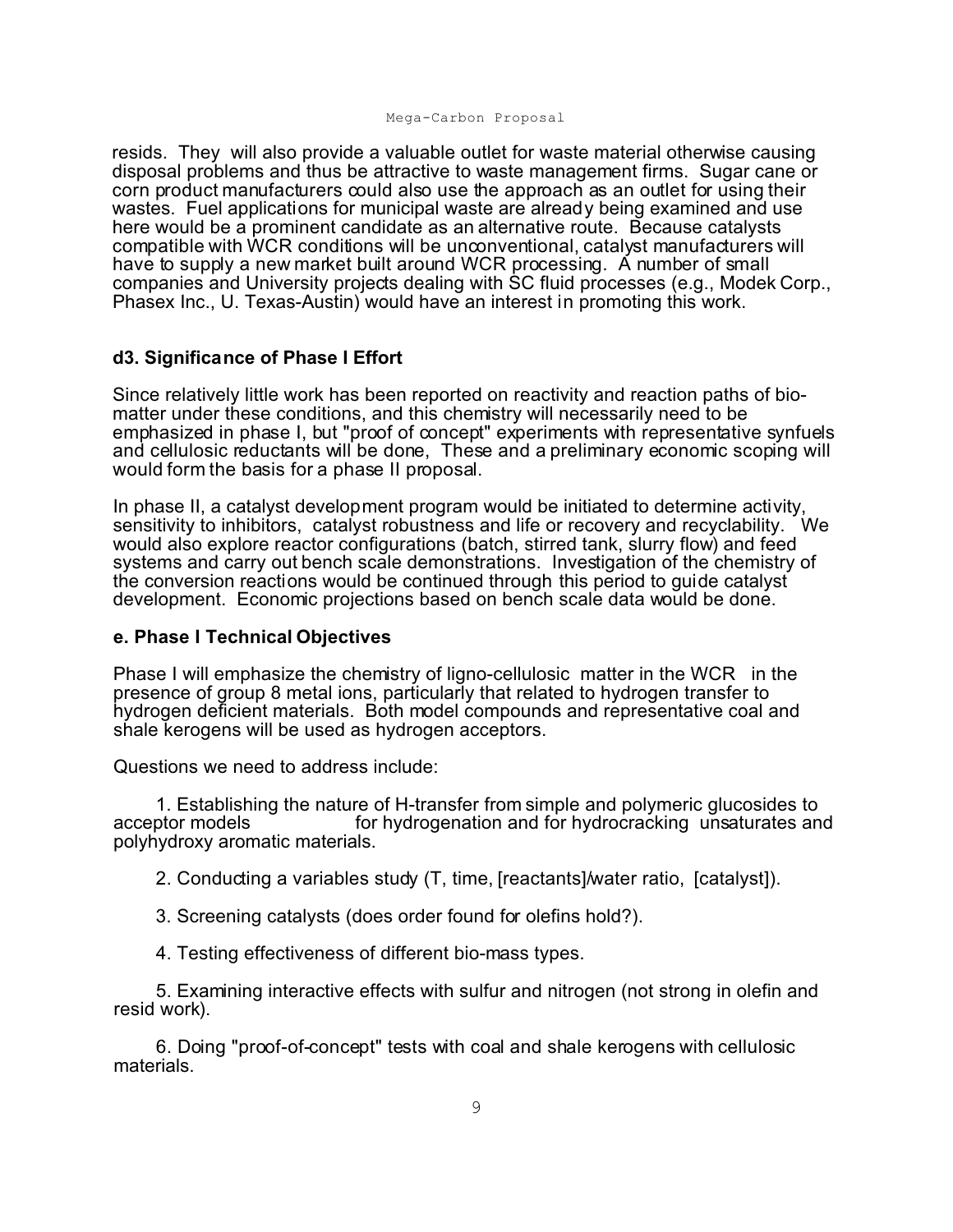7. Economic scoping to identify cost sensitive aspects needing attention in further concept development.

#### **f. Work Plan- Phase I**

We propose to examine the experimental questions using small-scale tubing (Neavel type) reactor batch experiments. Several experiments at once can be carried out using a sand bath heater. Model compounds will be used to define reactions involved in cellulosic decomposition and interaction with hydrogen acceptors. Coals (Utah HVba), type I shale (Green River), and Athabasca bitumen will be used in the proof of concept experiments. Mono and disaccharides, cellulose, and pulped paper will be used as

"donor" sources. Water will generally be used in 3/1 weight excess; the water charge will be designed to nearly fill the system at reaction temperature. The system will be de-aereated prior to heating. We will measure gas (weight loss, GC), liquid (weight, GC, IR, Oil-Resin-Asphaltene for synfuel feeds), and solids (weight, extractables, ash, elemental analyses as warranted) to determine conversions and products.



Specifically, we propose to examine:

**Figure 3** Micro-Reactor System

 1. Reaction of glucose, a reducing and a non-reducing disaccharide, and cellulose, anisole and guiacol (models to assess ether cleavage and de-oxygenation in lignin like models) in water at  $\sim$  two temperatures (e.g.275 and 350°C, two reaction times, neat and with Ru, at autogenous and  $\overline{a}$  basic pH. basic pH.

 2. Reaction of cyclo-octene (to reduce side reactions which in acyclic olefins compete with saturation) to establish the hydrogenation-<br>dehydrogenation equilbium with glucose under the above conditions. dehydrogenation equilbium with glucose under the

 3. Screening group 8 metal salts with cyclo-octene under a condition set selected from step 2.

4. Examine reactions of n-nonylbenzene (for side-chain cracking) and 2-n-<br>hexyltetralin (for aromatic dehydrogenation-cracking) with Ru and g aromatic dehydrogenation-cracking) with Ru and glucose at a condition set selected from step 2.

5. Examine reactants of step 4 and of cyclo-octene with Ru and glucose with Mo, W and Mn cacking and of currentine promotional effect on cracking and oxides to determine promotional effect on cracking and hydrogen-transfer.

6. Examine conversion of pulped paper as a ligno-cellulose at conditions selected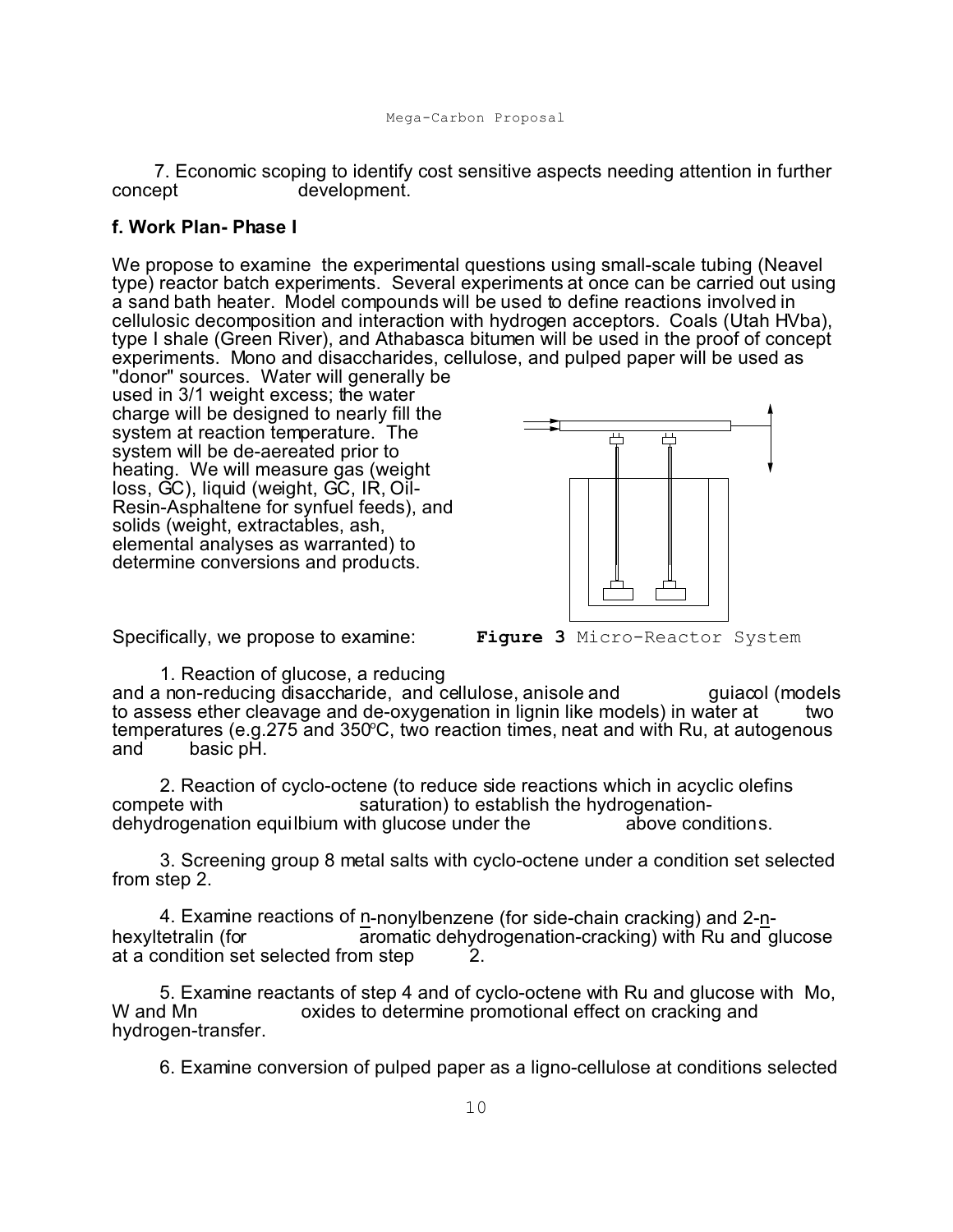```
Mega-Carbon Proposal
```
from model compound runs.

7. Proof-of-concept runs of pulped paper with above syncrude types..

Some areas which should be examined in any continuing work include total pressure effects, a two-phase solvent system such as water/toluene, and other biowastes potential reductants.

Based upon the proof-of-concept experiments, a scoping economic evaluation will be done to determine order of magnitude cost and more importantly at this stage, to identify the most cost sensitive areas which require attention in any further work.

# **g. Project Description - Phase I**

## **1. Project Objective**

The applicant shall study the chemistry of catalysed decomposition of ligno-cellulosic and derivative matter in the water critical region (WCR) and its interaction with hydrogen deficient substrates, first model compounds and then synfuels. These results will initiate design of a process for utilising biowaste as an effective hydrogen donor for liquefying and upgrading coal and shale kerogens.

## **2. Project Description**

The work to be performed consists of the following tasks:

1. Assembly of mini-reactor system for small scale batch work.

2. Study of behavior of ligno-cellulosic materials with Ru salts in the WCR and of hydrogen transfer from these systems to model olefin and aromatic acceptor from these systems to model olefin and aromatic acceptors.

 3. Multi level process variable study of the glucoside donor-unsaturated acceptor processes.

4. Screen group 8 metal salts for hydrogen transfer activity and screen group 5, 6, and 7 metal oxides as promoters of hydrogen and transfer. as promoters of hydrogen and transfer.

5. Conduct proof-of-concept co-conversions of coals and shale kerogens with biomass and biomass waste (e.g. paper) in the WCR. waste (e.g. paper) in the WCR.

 6. Conduct a scoping economic study of a conceptual process cost and to identify the sensitive aspects of it.

7. Prepare Final Report.

## **3. Perfomance Schedule**

Task 2.1 will be completed within one month after start of work.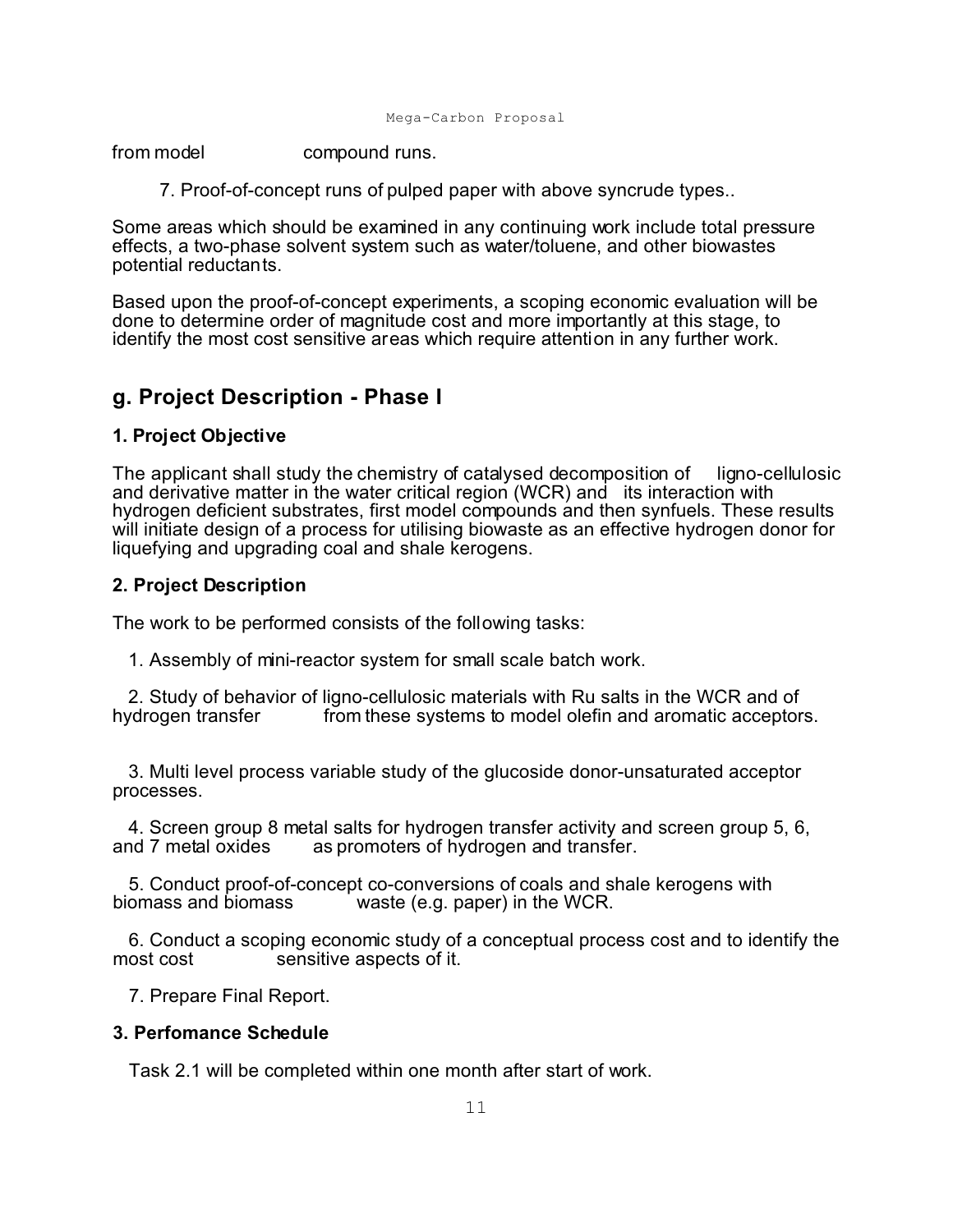Task 2.2 will be completed within two months after start of work. Task 2.3 will be completed by three months after start of work. Task 2.4 will be completed by four months after start of work. Task 2.5 and 2.6 will be completed by five months after start of work. Task 2.7 will be completed by six months after start of work.

## **h. Related Research**

Dr. John D. McCollum, principal investigator of the proposed project, has worked on several aspects of the three synfuel sources, coals, shales and tar sands since 1973. Initially, the work focused on conversions in water in its critical region; ten patents were generated from this effort. For several years, he was concerned with a chemical approach to concentration of hale kerogen, work from which two patents issued. Most recently, he has been concerned with approaches to moderate severity liquefaction of coal and shale kerogens based upon the nature of the crosslinks of the macromolecules. A patent application based upon this work is pending. Earlier in his career at Amoco, Dr. McCollum was active in mass spectrometry, a field which has proven valuable as GC-MS evolved to a potent analytical tool for synfuels.

Dr. Ken Robinson, key team member of the proposed project, has been deeply involved in numerous coal liquefaction and other synfuel projects for the last 16 years. He has been successful in obtaining a patent for the Amocat family of liquefaction catalysts used in some of the H-Coal program at Catlettsurgh, KY.

Dr Rodney Mieville, the other key team member, has been intimately involved in the science of adsorption, since the start of his technical career. He has studied adsorption on reforming catalysts, molecular sieves and more recently was involved in a unique adsorbent system emission control of automobiles during cold-start. He is well qualified to participate on the research team on this project and is currently involved on developing drinking water carbons under an SBIR grant from the EPA.

## **i. Key Personnel**

**Dr. John D. McCollum** (Principal Investigator)

Ph.D. Organic Chemistry, 1957, Harvard University A.M. Organic Chemistry, 1951, Harvard University B.S. Chemistry, 1949, University of Illinois

Experience-**1990-present: Consultant Synfuels** Consultant in synfuel chemistry.

#### **1988-1989: Amoco Oil Company**

Research Associate Exploratory research on resid and bitumen thermal chemistry. Project leader,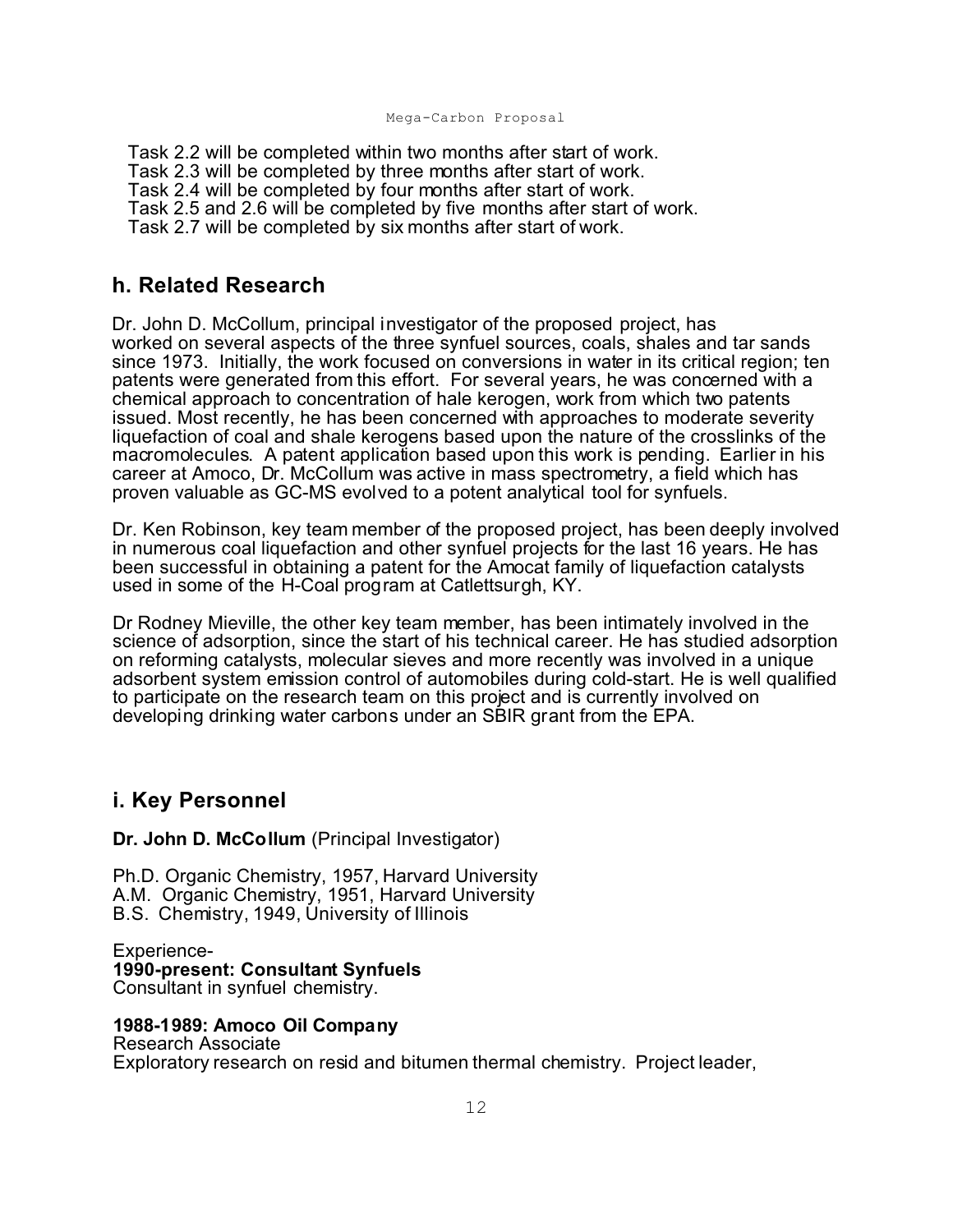```
Mega-Carbon Proposal
```
biomimetic methane oxidation.

### **1986-1988: Amoco Corporation**

Research Associate Kerogen structural features and reactivity; organic geochemistry.

### **1982-1985: Amoco Oil Company**

Research Associate Oil shale beneficiation, liquefaction. Organic-mineral bonding in and mineral separation from coals, shales, and tar sands.

### **1966-1981: Amoco Oil Company**

Project Manager Cool plasma and aqueous super-critical hydrocarbon chemistry. Shale, coal, biomass liquefaction, microbiological desulfurization and denitrogenation.

### **1960-1965: Amoco Oil Company**

Senior Project Chemist U.S. Government contract research in radiation chemistry (Air Force) and fluorine oxidizer chemistry (ARPA).

### **1953-1959: Standard Oil Company (Indiana)**

Project Chemist Platinum catalytic reforming. Organic mechanistic mass spectrometry.

Fellow, American Institute of Chemists; member, American Chemical Society, Chicago Catalysis Society.

19 Patents, 10 publications, a book chapter.

Publications:

E.R. Alexander, M.R. Kinter, J.D. McCollum, *"Mechanism of Formation of Dibenzoylfurazane Oxide from Phenylmethylcarbinol*", J. Am. Chem. Soc. **1950**, 72, 801.

E.R. Alexander, J.D. McCollum, D.E. Paul, *"Synthesis of Ethyl t-Alkyl Cyanoacetates"*, J. Am. Chem. Soc. **1950**, 72, 4791.

P.D. Bartlett, J.D. McCollum, *"Hydride Transfer Mechanisms in Strongly Acidic Media. Reduction of Carbonium Ions by Alcohols and Evaluation of the Basic Strength of i-Propyl Alcohol"*, J. Am. Chem. Soc. **1956**, 78, 1441.

S. Meyerson, P.N. Rylander, E.L. Eliel, J.D. McCollum, *"Organic Ions in the Gas Phase. VII. Tropylium Ion from Benzyl Chloride and Benzyl Alcohol"*, J. Am. Chem. Soc. **1959**, 81, 2606.

J.D. McCollum, S. Meyerson, *"Hydrogen Migration in Gaseous Organic Cations"*, J. Am. Chem. Soc. **1959**, 81, 4116.

S. Meyerson, J.D. McCollum, P.N. Rylander, *"Organic Ions in the Gas Phase. VIII.*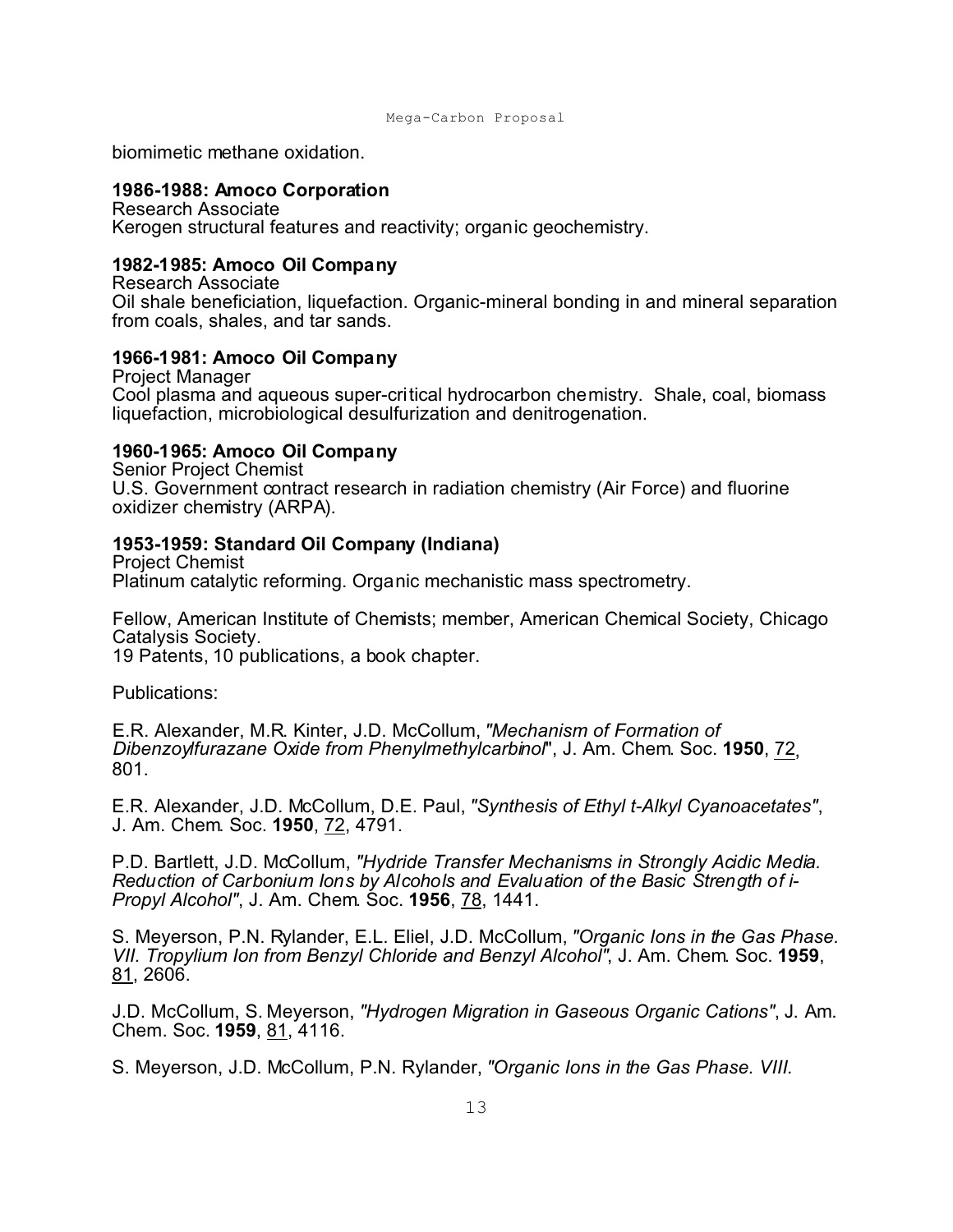*Bicycloheptadiene"*, J. Am. Chem. Soc. **1961**, 83, 1401.

E.L. Eliel, J.D. McCollum, S. Meyerson, P.N. Rylander, *"Organic Ions in the Gas Phase. IX. Dissociation of Benzyl Alcohol by Electron Impact"*, J. Am. Chem. Soc. **1961**, 83, 2481.

S. Meyerson, J.D. McCollum, *"Organic Ions in the Gas Phase. X. Decomposition of Benzaldehyde under Electron Impact"*, J. Am. Chem. Soc. **1963**, 85, 1739.

P.N. Rylander, S. Meyerson, E.L. Eliel, J.D. McCollum, *"Organic Ions in the Gas Phase. XII. Aniline"*, J. Am. Chem. Soc. **1963**, 85, 2723.

S. Meyerson, J.D. McCollum, *"Mass Spectra of Organic Molecules"*, in Advances in Analytical Chemistry and Instrumentation, C.N. Reilly, Ed., Interscience Publishers, New York, 1963, v. 2, ch. 2.

J.D. McCollum, W.F. Wolff, *"Chemical Beneficiation of Oil Shale"*, Energy Fuels **1990**, 4, 11.

Patents:

J.R. Coley, B.L. Evering, J.D. McCollum, *"Hydroforming Light Naphtha"*, US 2,861,964.

P. Fotis, J.D. McCollum, *"Hydrogenation Method"*, US 3,324,018.

J.F. Connolly, R.F. Flannery, J.D. McCollum, *"Electroreduction of Aromatic Compounds to their 1,4-dihydro Derivatives"*, US 3,699,020.

J.D. McCollum, L.M. Quick, *"Process for Recovering and Upgrading Hydrocarbons from Oil Shale and Tar Sands",* US 3,948,754; US 3,958,755.

J.D. McCollum, L.M. Quick, *"Process for Upgrading a Hydrocarbon Fraction"*, US 3,960,706; US 3,960,708; US 3,989,618.

J.D. McCollum, L.M. Quick, *"Process for Recovering Upgraded Products from Coal"*, US 3,983,027; US 3,983,028; US 3,988,238.

J.D. McCollum, L.M. Quick, *"Process for Recovering and Upgrading Hydrocarbons from Tar Sands"*, US 4,005,005.

J.D. McCollum, L.M. Quick, *"Process for Recovering and Upgrading Hydrocarbons from Oil Shale"*, US 4,151,068.

J.D. McCollum, *"Method for Detecting Underground Conditions"*, US 4,199,026; US 4,266,608.

I. Ginsburgh, J.D. McCollum, *"Method for Detecting an Underground Flame Front Using Resistence Probes"*, US 4,210,868.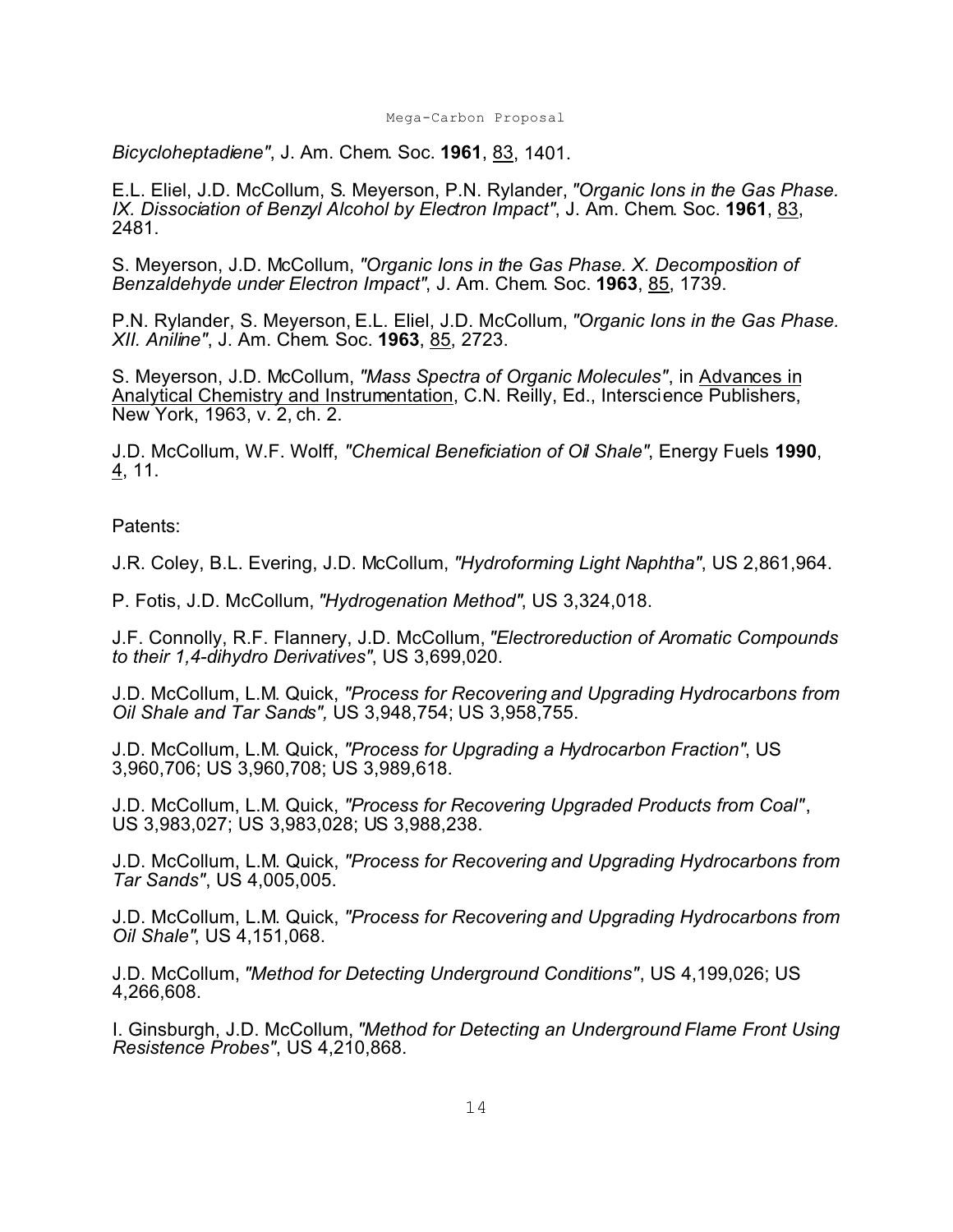I. Ginsburgh, J.D. McCollum, *"Induction Coil Method for Detecting an Underground Flame Front"*, US 4,210,867.

W.F. Wolff, J.D. McCollum, *"Method for Treating Shale"*, US 4,584,088; US 4.668,380.

#### **Dr. Ken Robinson** (Team member)

D.Sc. Ch.E. 1970, Washington University-St. Louis

- M.S. Ch.E. 1964, University of Michigan
- B.S. Ch.E. 1963, University of Michigan

#### Experience-

#### **11/89 to 4/92: Amoco Corporation**

Manager, Technical University Relations Technical liaison with major universities in the United States. Technology transfer and coordination of external research.

#### **11/84-01/89: Amoco Oil Company, Research and Development**

Research Associate Exploratory process research on heavy oil conversion, asphaltene solubility-solids formulation, and coal-resid coprocessing.

#### **01/80-11/84: Standard Oil (Indiana)**

Director, Coal Utilization

## **01/73-01/80: Amoco Oil Company, Research and Development**

Project Manager Petroleum Refining Research and Synfuels

#### **1/65-1/73: Monsanto Company**

Senior Development Engineer

Member of AIChE, ACS, Chicago Catalysis Society Professional Engineer in Illinois 5 Patents, 14 Publications

Publications:

- 1. K. K. Robinson, and D. E. Briggs, "*Isothermal Pressure Drop Across Banks of Finned Tubes*," Heat Transfer-Los Angeles, Chemical Engineering Progress Symposium Series, Vol. 62, No. 64, 177 (1966).
- 2. K. K. Robinson, A. Hershman, F. E. Paulik, and J. F. Roth, "*Catalytic Vapor Phase Hydroformylation of Propylene Over Supported Rhodium Complexes*," JOURNAL OF CATALYSIS, Volume. 15, No. 3, 245 (1969).
- 3. A. Hershman, K. K. Robinson, J. H. Craddock, and J. F. Roth, "*Continuous Propylene Hydroformylation in a Gas Sparged Reactor*," INDUSTRIAL AND ENGINEERING CHEMISTRY, PRODUCT R&D, Vol. 8, No. 4, 372 (1969).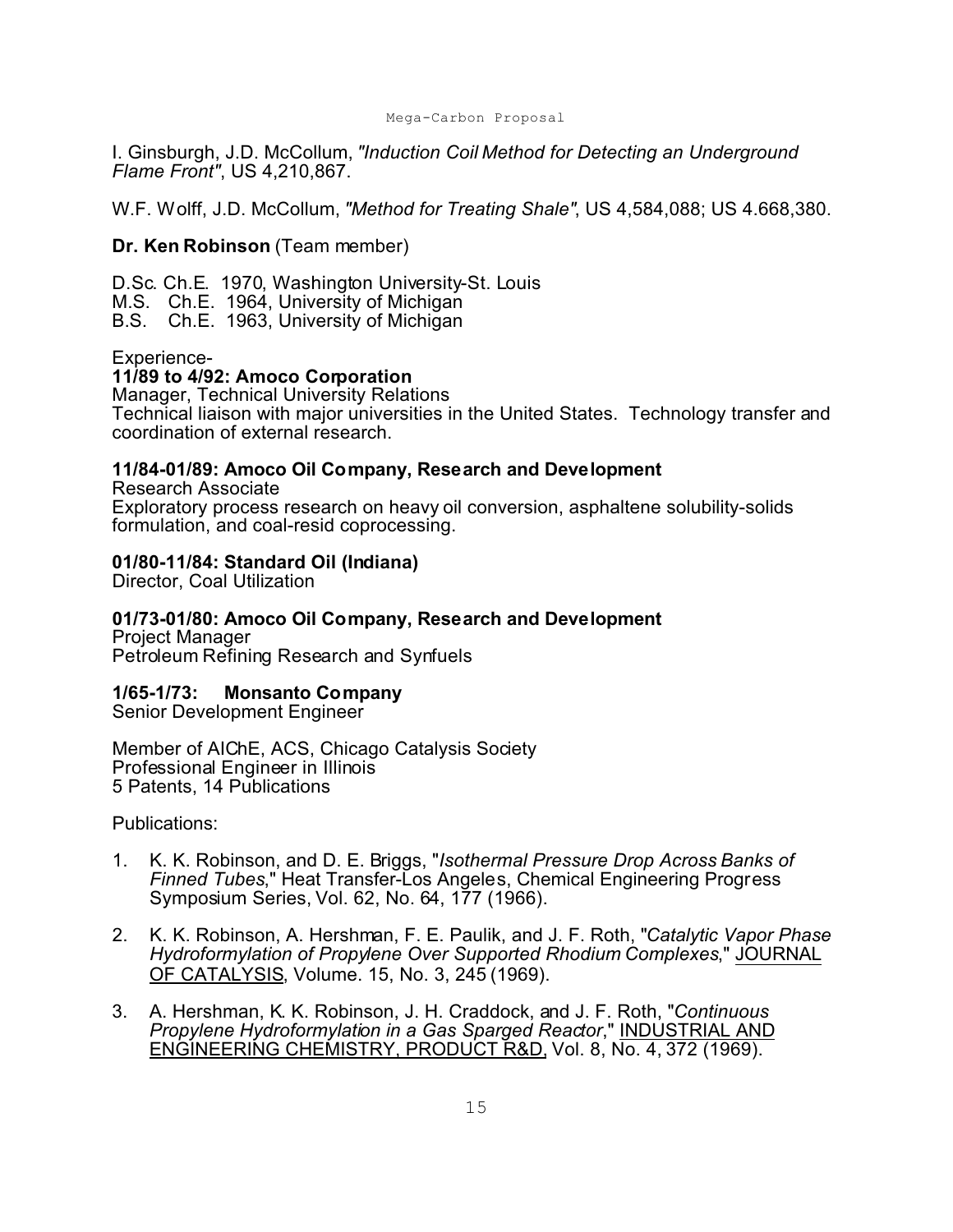- 4. K. K. Robinson, and E. Weger, "*High Temperature Pyrolysis of Propylene-Propane Mixtures*," INDUSTRIAL AND ENGINEERING CHEMISTRY FUNDAMENTALS, Vol. 10, No. 2, 198 (1971).
- 5. K. K. Robinson, A. Hershman, J. H. Craddock, J. F. Roth, "*Kinetics of the Catalytic Vapor Phase Carbonylation of Methanol to Acetic Acid*," JOURNAL OF CATALYSIS, Vol. 27, No. 3, 389 (1972).
- 6. E. C. Meyers, and K. K. Robinson, "*Multiphase Kinetic Studies with a Spinning Basket Reactor*," ACS Symposium Series No. 65, Chemical Reaction Engineering 37 (1978).
- 7. J. A. Mahoney, K. K. Robinson, and E. C. Myers, "*Catalyst Evaluation with the Gradientless Reactor*," CHEMTECH, 758 (December 1978).
- 8. R. J. Bertolacini, L. C. Gutberlet, D. K. Kim and K. K. Robinson, "*Catalyst Development for Coal Liquefaction*," EPRI, AF-574 (1977).
- 9. R. J. Bertolacini, L. C. Gutberlet, D. K. Kim, and K. K. Robinson, "*Catalyst Development for Coal Liquefaction*," EPRI AF-1084 (1979).
- 10. D. K. Kim, R. J. Bertolacini, J. M. Forgac, R. J. Pellet, and K. K. Robinson, "*Catalyst Development for Coal Liquefaction*," EPRI AF-1233 (1979).
- 11. D. F. Tatterson, K. K. Robinson, T. L. Marker, and R. Guercio, "*Coal Flash Pyrolysis in a Free-Jet Reactor*," I&EC RESEARCH, 27 1606 (1988).
- 12. K. K. Robinson "*Molecular Structure of Heavy Coal Liquids*," EPRI ER-6099-SR (1988).
- 13. R. J. Bertolacini, J. M. Forgac, D. K. Kim, R. J. Pellet, and K. K. Robinson "*Catalytic Functionality for Cool Hydroliquefaction*," Third International Conference- -The Chemistry and Uses of Molybdenum (1979).
- 14. D. F. Tatterson, K. K. Robinson, R. Guercio, and T. L. Marker, "*Feedstock Effects in Coal Flash Pyrolysis*," Communication, I&EC, (1990).

#### Patents:

- 1. F. E. Paulik, K. K. Robinson, and J. F. Roth. "*Vapor Phase Hydroformylation Process*," US 3,487,112-British Patent 1,228,201.
- 2. D. K. Kim, R. J. Bertolacini, L. C. Gutberlet, and K. K. Robinson, "*Process for Coal Liquefaction and Catalyst*," US 4,257,922.
- 3. D. K. Kim, R. J. Bertolacini, L. C. Gutberlet, and K. K. Robinson, "*Process for Coal Liquefaction and Catalyst*," US 4,294,685.
- 4. J. S. Meyer, K. K. Robinson, J. M. Forgac, and D. F. Tatterson, "*Rapid*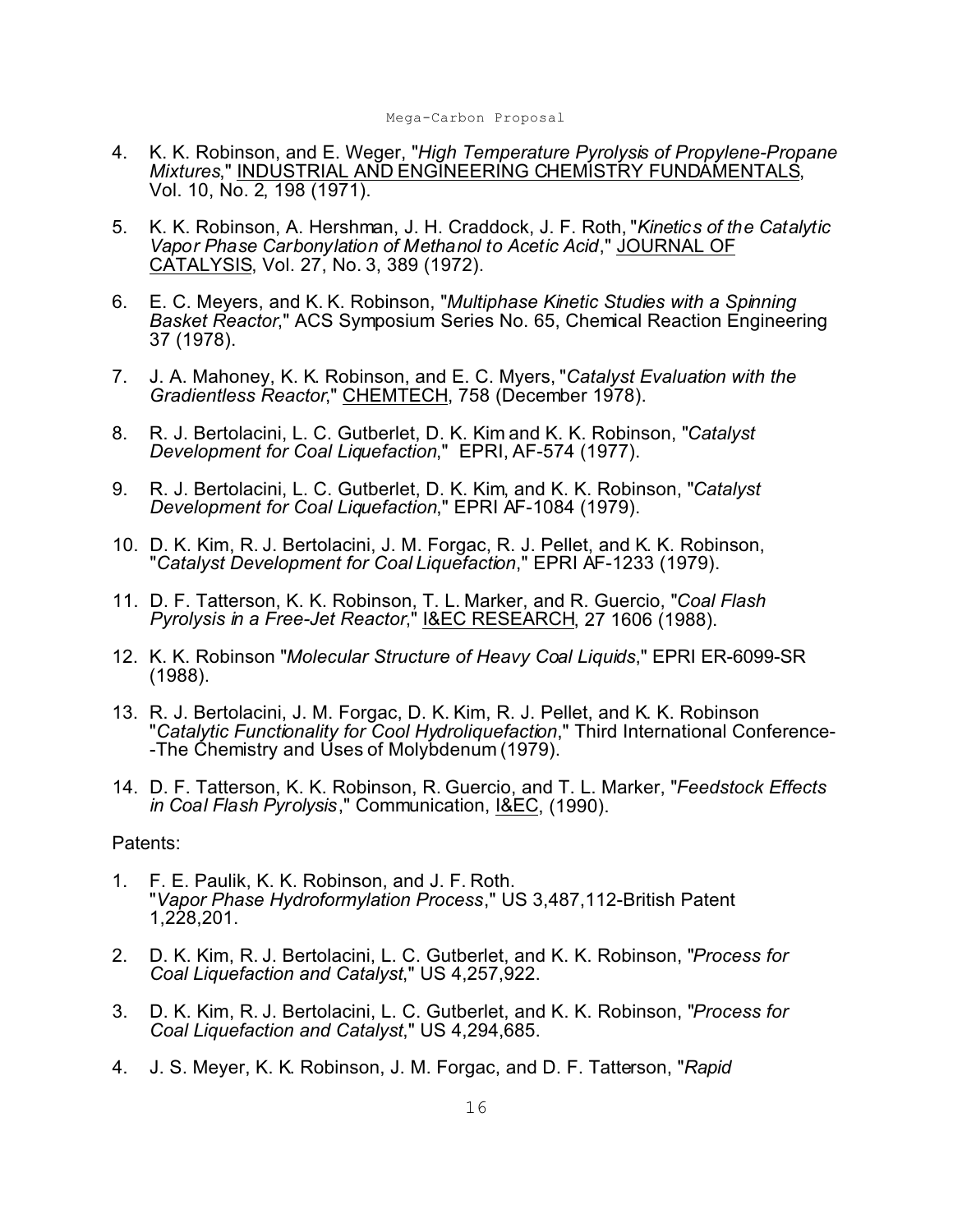*Hydropyrolysis of Carbonaceous Solids*," US 4,326,944.

5. K. K. Robinson, "*Granulated Activated Carbon for Water Treatment*," US 4,954,469.

#### **Dr. Rodney L. Mieville** (Team member)

- Ph.D. Physical Chemistry, 1964, University of Western Ontario, Canada, Thesis: Photo-Addition of Methyl Mercaptan to Olefins
- ARIC Chemistry, 1953, Northern Polytechnic London University, England

#### **Experience:**

#### **1964-1992: Amoco Oil Research and Development**

Associate Research Scientist

Worked on a variety of projects including combustion kinetics, oil additives and catalysis, petroleum processes, adsorption, and inorganic membranes. The catalytic work involved all aspects of catalysis including reaction kinetics, coke and poisoning deactivation, synthesis and characterization and assessment of adsorbent and catalytic materials.

# **1954-1961: British Petroleum Research and Development**

Research Chemist

Member of the ACS, RSC (Royal Society of Chemistry), NATAS (Thermal Society), and the Catalysis Society of North America. Chairman of Surface Acidity Task Group of D.32 Committee ASTM 6 Patents, 25 Publications

#### **Publications:**

- 1. D. M. Graham, R. L. Mieville, R. H. Pallen, and C. Sivertz, "*Photo-Initiated Reactions of Thiols and Olefins, I. The Thiyl Radical Catalyzed Isomerization of Butene-2 and 1,2-Ethylene-d2*," CANADIAN JOURNAL OF CHEMISTRY, Volume 42 (1964).
- 2. D. M. Graham, R. L. Mieville, R. H. Pallen, and C. Sivertz, "*Photo-Initiated Reactions of Thiols and Olefins, II. The Addition of Methanethiol to Unconjugated Olefins*," CANADIAN JOURNAL OF CHEMISTRY, Volume 42 (1964).
- 3. R. L. Mieville and Garbis H. Meguerian, "*Mechanism of Sulfur-Alkyllead Antagonism*," IND. & ENG. CHEMISTRY, Volume 6, No. 4, December 1967.
- 4. R. L. Mieville "*Measurement of Microporosity in the Presence of Mesopores*," JOURNAL OF COLLOID & INTERFACE SCIENCE, Vol. 41, No. 2, November 1972.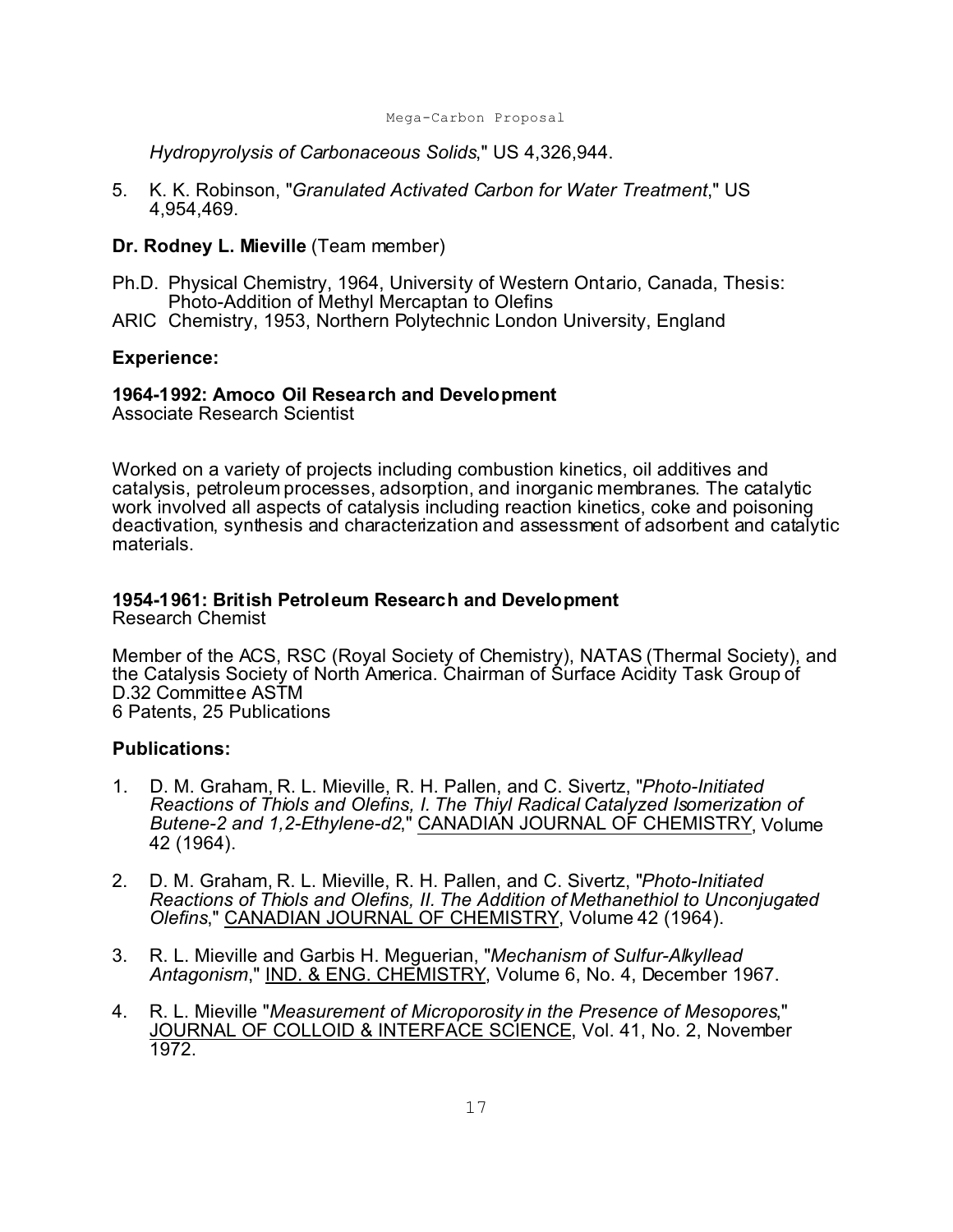- 5. R. L. Mieville "*Measuring Acidity by Temperature-Programmed Desorption*," JOURNAL OF CATALYSIS 74, 196-198 (1982).
- 6. R. L. Mieville "*Studies on the Chemical State of Cu during Methanol Synthesis*," JOURNAL OF CATALYSIS 90, 165-172 (1984).
- 7. R. L. Mieville "*Platinum-Rhenium Interaction: A Temperature-Programmed Reduction Study*," JOURNAL OF CATALYSIS 87, 437-442 (1984).
- 8. H. Deligianni, R. L. Mieville, and J. B. Peri, "*State of Pd in Active Methanol Synthesis Catalysts*," JOURNAL OF CATALYSIS 95, 465-472 (1985).
- 9. B. L. Meyers and R. L. Mieville, "*Reducibility of Ni-W Hydrocracking Catalysts*," APPLIED CATALYSIS, 14 (1985) 207-213.
- 10. R. L. Mieville, "*Coking Characteristics of Reforming Catalysts*," JOURNAL OF CATALYSIS 100, 482-488 (1986).
- 11. R. L. Mieville, "*The Chemical State of Copper during Methanol Synthesis*," JOURNAL OF CATALYSIS 97, 284-286 (1986).
- 12. R. L. Mieville, "*N<sup>2</sup> Adsorption Method for Measuring Certain Acid-Base Sites on Alumina*," JOURNAL OF CATALYSIS 105, 536-539 (1987).
- 13. David F. Tatterson and Rodney L. Mieville, "*Nickel/Vanadium Interactions on Cracking Catalyst*," I&EC RESEARCH (1988), 27, 1595.
- 14. R. L. Mieville and M. G. Reichmann, "*Temperature-Programmed Desorption Study of CO on Pt-Reforming Catalysts*," AMERICAN CHEMICAL SOCIETY (1989).
- 15. R. L. Mieville, "*Coking Kinetics of Reforming*," CATALYST DEACTIVATION (1991).
- 16. B. L. Meyers, R. S. Kurek, and R. L. Mieville, "*Microchemisorrption*," JOURNAL OF CATALYSIS, Volume 127, No. 2, (February 1991).
- 17. R. L. Mieville, presentation at the Symposium on Effect of Pore Size on Catalytic Behavior Presented before the Division of Petroleum Chemistry, Inc., American Chemical Society in Miami Beach on September 10-15, 1976, entitled "*Temperature-Programmed Desorption Studies of Cracking Catalysts. Relationship with Microporosity and Activity*."
- 18. R. L. Mieville, presentation at the Symposium on Multimetallic Catalysts Presented before the Division of Petroleum Chemistry, Inc., American Chemical Society in Seattle on March 20-25, 1983, entitled "*Platinum-Rhenium Interaction: A Temperature-Programmed Reduction Study*."
- 19. R. L. Mieville, presentation at the Symposium on Zeolite and Shape Selective Catalysis Presented at the AIChE Annual Meeting in Houston on March 29-April 2,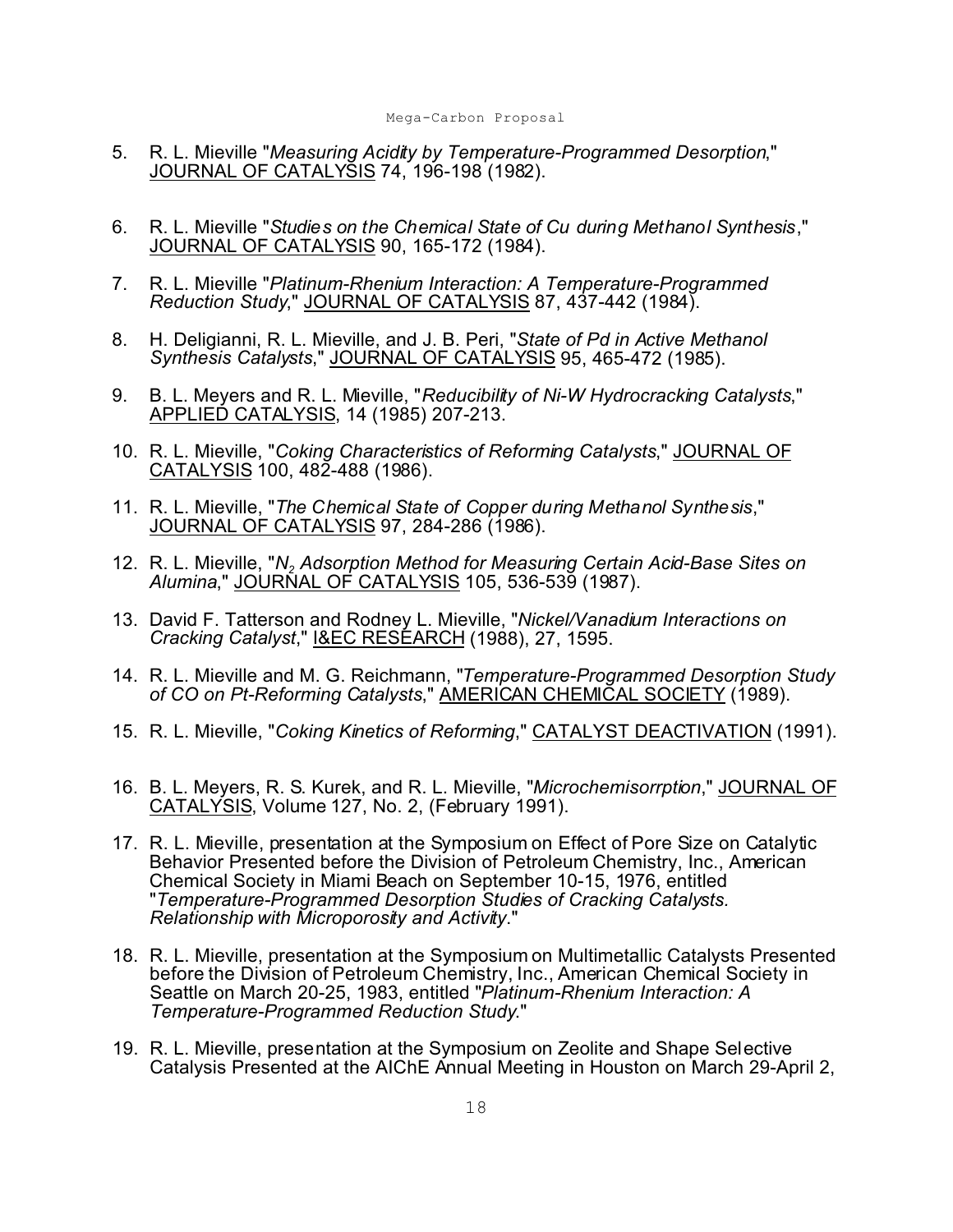1987, entitled "*Interacrystalline Zeolite Diffusion*."

- 20. R. L. Mieville and M. G. Reichmann, presentation at the Symposium on Preparation and Characterization of Catalysts Presented Before the Division of Petroleum Chemistry, Inc., American Chemical Society, Los Angeles Meeting on September 25-30, 1988, entitled "*Temperature-Programmed Desorption Study of CO on Pt Reforming Catalysts*."
- 21. R. L. Mieville, D. M. Trauth, and K. K. Robinson, General Papers (Poster Session) Presented Before the Division of Petroleum Chemistry, Inc., American Chemical Society in Miami Beach on September 10-15, 1989, entitled "*Asphaltene Characterization and Diffusion Measurements*."
- 22. R. L. Mieville, D. M. Trauth, and K. K. Robinson, presentation at the Symposium on Convection and Diffusion in Porous Catalysts at the AIChE Annual Meeting in San Francisco on November 5-10, 1989, entitled "*Asphaltene Characterization and Diffusion Measurements*."
- 23. B. L. Meyers and R. L. Mieville, "A Comparative Study of TGA and TPR on Ni-W Hydroprocessing Catalysts," (Paper # 111, ACS Meeting).
- 24. H. Deligianni, R. L. Mieville and J. B. Peri, "*Possible Relationships of Sites for CO Adsorption with Methanol Synthesis Activity of Supported Pd Catalysts*."

#### **Patents:**

- 1. R. L. Mieville, "*Improvements in or Relating to the Production of Oxygenated Organic Compounds*," US 882,863.
- 2. R. L. Mieville, "*Middle Distillate Fuel Oil Compositions Having Improved Pumpability*," US 3,807,975.
- 3. R. L. Mieville, "*Middle Distillate Fuel Oil Compositions Having Improved Pumpability*," US 3,807,990.
- 4. R. L. Mieville, "*Catalyst for Selective Hydrocracking of Alkylbenzenes*," US 4,171,290.
- 5. R. L. Mieville, "*Reforming with a Catalyst Comprising Iridium, Zirconia, and Alumina*," US 4,297,205.
- 6. R. L. Mieville, "*Methods to be Used in Reforming Processes Employing Multi-Metallic Catalysts*," US 4,048,058.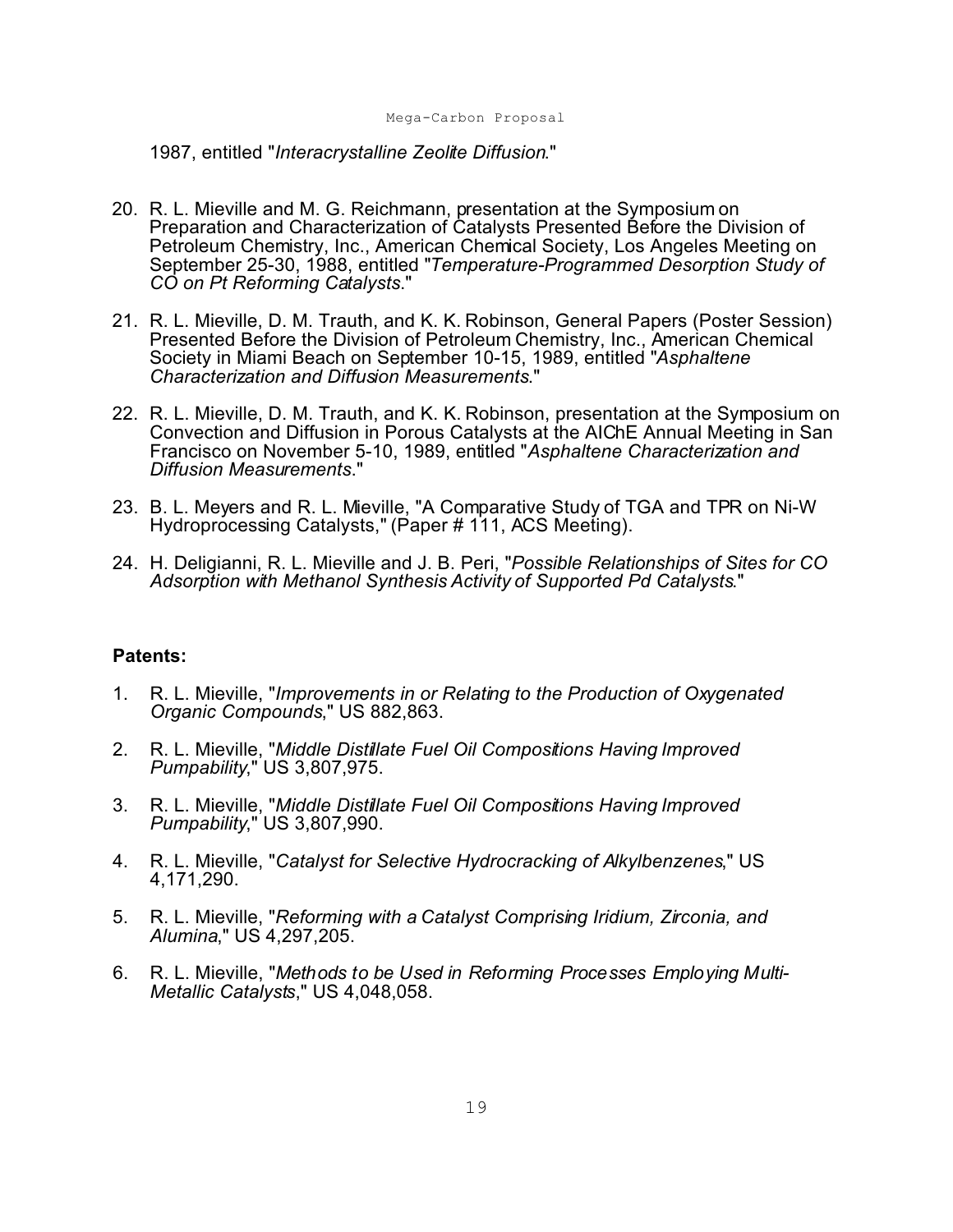# **j. Facilities/Equipment**

Mega-Carbon has their laboratory and corporate offices in St. Charles, IL. The research facilities provide a full service organization in which all resources are under one roof: chemical engineering, computer technology, process assembly, and maintenance. Additionally Mega-Carbon has a full complement of chemical research equipment including UV spectrometers gas chromatographs, analytical balances, temperature controllers, furnaces, and test rigs. Mega-Carbon recently completed research on an improved drinking water carbon for the Environmental Protection Agency through a Phase I SBIR grant. Additionally Mega-Carbon is located near Northwestern University, in Evanston IL, where it is possible to have analyses run on the adsorbents to determine surface area, examine its microstructure via scanning microscopy, and measure its adsorption capacity.

## **k. Consultants**

Formal consultancies will not be used in Phase I.

# **l. Similar Grant Applications, Proposals, or Awards**

No prior, current, or pending support for proposed work.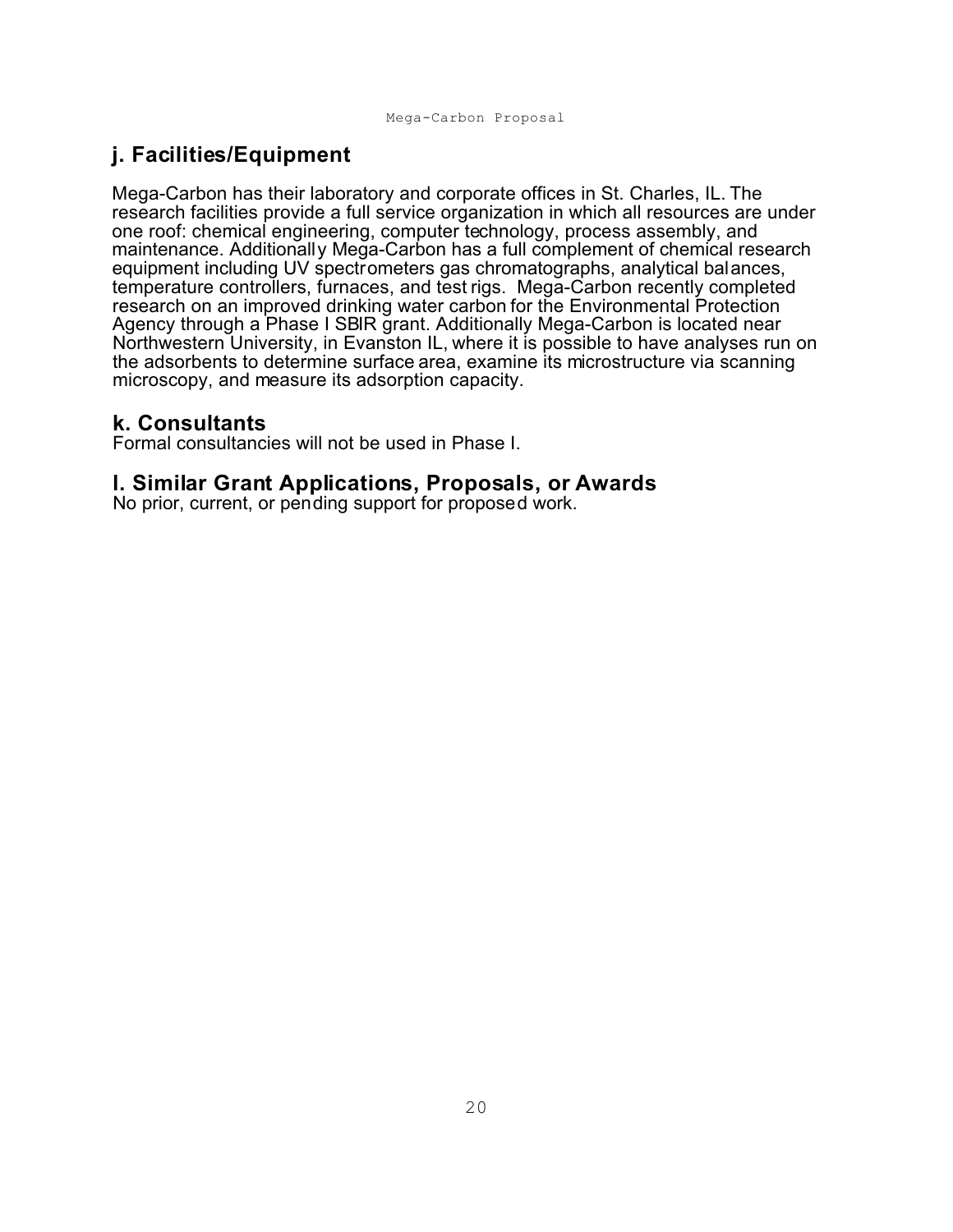#### **References**

1. D.L. Klass, in Kirk-Othmer "Concise Encyclopedia of Chemical Technology", John Wiley and Sons, New York, 1985, p. 537. 2.Klass, D.L., G.H. Emert Eds., Fuels and Biomass from Wastes", Ann Arbor Publications, Ann Arbor, MI, 1981. 3.Soltes, E.J., T.J. Elder, in "Organic Chemicals from Biomass", I.S. Goldstein, ed., CRC Boca Rotan, FL, 1981, p. 63. 4.K. Nikkah, N.N. Bakhshi, D.G. MacDonald, Energy Biomass Wastes, **1993**, 16, 857. 5. Ananth, K.P., M. Golembiewski, H.M. Freeman, in "Biomass Conversion Processe s for Eergy and Fuel". S.S. Sofer, O.R. Zaborsky, eds, Plenum, N.Y., 1981, pp. 173-186. 6.Elliot, D.C., in Klass and Emmet, Reference 2, p. 435ff. 7. R.L. Eager, J.F. Mathews, J.M. Pepper, H. Zohdi, Can J Chem, **1981**, 59, 2191; Can J Chem Eng, **1982**, 60, 289. 8. D.L. Klass, IGT "Energy From Biomass Wastes X" Symposium (4/7/86) Proceedings, **1987**, p.6. 9.D. Gray, M. Tomlinson, ACS Div Fuel Chem., **1988,** 33(31), 172 10. J.G. Gatsis, ACS Div. Fuel Chem. Prepr., **1986**, 31(4, 181. 11. R.H. Schlossberg in "Fuel Science and Technology", Ed. By J.G. Speight, Marcel Dekker Inc., New York, 1990. 12. S.A. Foudra, J.F. Kelly, J.M. Rahimi, Energy Fuels **1989**, 3, 154. 13. C.W. Curtiss, WlJ. Chung, Energy Fuels **1989**, 3, 148. 14. A.V. Cugini, R.G. Lett, I. Wender, Energy Fuels **1989**, 3, 120. 15. D.F. McMillen, R. Malhotra, D.S. Tse, Energy Fuels **1991**, 5, 179. 16. K. Ceylan, L.M. Stock, Energy Fuels **1991**, 5, 482. 17.M.M. Taghiei, F.E. Huggins, G.P. Huffman, ACS Div Fuel Chem Prepr.,**1993**, 38(3), 810.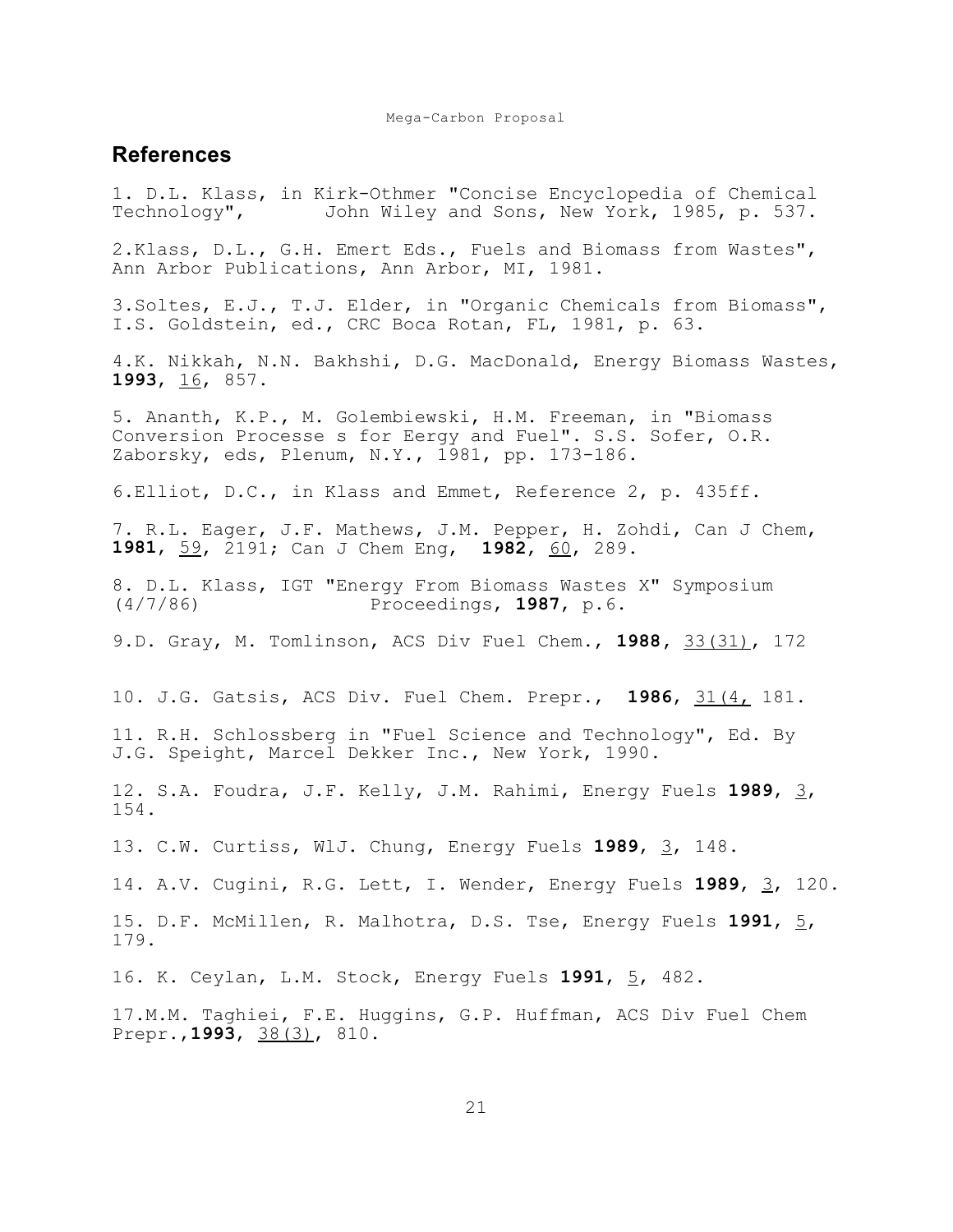18.L.L. Anderson, W. Tuntawiroon, ACS Div Fuel Chem Prepr., **1993**, 38(3), 316

19.M.M. Ibrahim, M.S. Seehra, ACS Div Fuel Chem Prepr., **1993**, 38(3), 841

20. W. Dolkameyer, U. Lenz, K. Theis, Erdol Kohle Erdgas **1989**, 75, 79, 81.

21.H. Jung, H.W. Tierney, I. Wender, ACS Div Fuel Chem Prepr., **1993**, 38(3), 880.

22. J.J. Cummins, D.A. Sanchez, W.E. Robinson, ACS Div. Fuel Chem. **1976**, 21, 94.

23. A. Del Bianco, G. Del Piero, S. Serinellini, Fuel **1988**, 67, 874.

24. J.M.L. Penninger, Fuel **1989**, 68, 983.

25. L.A. Amestica, E.E. Wolf, Fuel **1986**, 65, 1226.

26. V.I. Stenberg *etal*, ACS Div. Fuel Chem. Prepr. **1979**, 24, 74; **1984**, 29(5), 63.

27. R.K. Sharma, E.S. Olson, ACS Div. Fuel Chem. Prepr. **1992**, 37, 902.

28. D.S. Ross *et al*, Fuel **1984**, 63, 1211; Energy Fuels **1987**, 1, 287, 292.

29. Y. Watanabe, H. Yamada, N. Kawasaki, K. Wada, T. Masudo, Chem. Lett. **1992**, 111.

30. Y. Takemura, H. Itoh, K. Ouchi, Ind. Chem. Eng. Fund. **1981**, 20, 94.

31. I.T. Horvath, M. Siskin, Energy Fuels **1991**, 5, 993.

32.W.H. Wiser, L.L. Anderson, Ann Rev Phys Chem, **1975**, 26, 353, and references therein.

33.Chum, H.L., M.M. Baizer, "Electrochemistry of Biomass and Derived Materials". ACS Monograph 183, Washington, DC, 1985, pp 48-66.

34.D. Yu, M. Aihara, M.J. Antal, Energy Fuels, **1993, 7,** 574.

35. P.M. Molton, R.K. Miller, ACS Symposium Series, **1981**, 144, 137.

36. J.D. Cotton, J.C. Penrose, P.R. Wells, Fuel **1982**, 61, 873.

37. U. Schuchardt, F.A.P. Matos, Fuel **1982**, 61, 106.

38. D.G. Boocock, K.M. Sherman, J. Chem. Eng. **1985**, 63, 627.

39.T.B. Thomason, M. Modell, **Hazardous Waste**, 1, 453.

40.M. Modell, R.C. Reid, S. Amin, US Patent 4,113,446, 1978.

41.C.J. Rogers, A. Kornel, H.L. Sparks, US Patent 5,064,526,1991.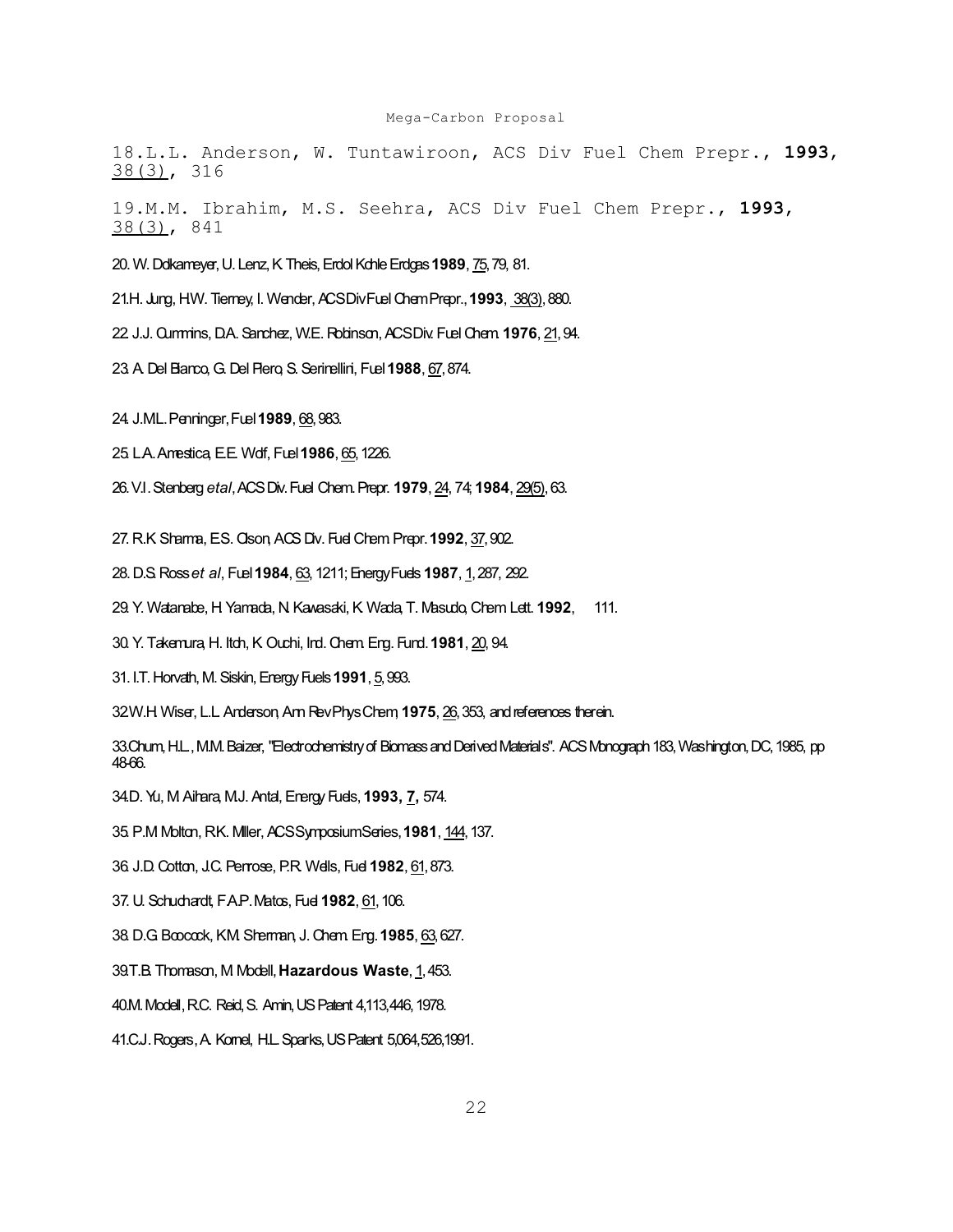42. E.U. Franck, Pure Appl. Chem. **1974**, 38, 449; **1981**, 53, 1401; **1985**, 57, 1065; **1987**, 59, 25: J. Chem. Thermodynamics **1987**, 19, 225.

43. J.F. Connolly, J. Chem. Eng. Data **1966**, 11(1), 13.

44. M.E. Paulitis, V.I. Krukonis, R.T. Kurnik, R.C. Reid, Rev. Chem. Eng. **1983**, 1, 179.

45. K. Johnston, in Kirk-Othmer "Concise Encyclopedia of Chemical Technology", John Wiley and Sons, New York, 1985, p. 1141.

46. J.D. McCollum, L.M. Quick, U.S. Patent 3,983,027, Sept. 28, 1976.

47. J.D. McCollum, L.M. Quick, U.S. Patent 4,151,068, April 24, 1979; U.S. Patent 4,005,005, June 25, 1977.

48. B.D. Blaustein, M.A. Mikita, ACS Div. Fuel Chem. Prepr. **1985**, 30(2), 359.

49. M.L. Swanson, E.S. Olson, J.W. Diehl, S.A. Farnum, ACS Fuel Chem, Div. Prepr. **1986**, 31, 43.

50. Lilin Li, N.O Egiebor, Energy Fuels **1002**, 6, 35.

51. J.A. Reuther, J.A. Mima, R.M. Kornosky, B.C. Ha, Energy Fuels **1987**, 1, 198.

52.M.D. Lewan et al, Science **1979**, 203, 897; ACS Div Fuel Chem Prepr. **1992**, 37\*4), 1545, `1643.

53. M.T. Klein *et al*, Fuel, **1985**, 64, 635; Ind. Eng. Chem. Res., **1988**, 27, 143.

54. T.J. Houser *et al*, Fuel **1986**, 65, 827; Ind. Eng. Chem. Res. **1992**, 31, 2456.

55. M.A. Mikita *et al*, ACS Fuel Chem. Prepr. **1988**, 33(3),292; **1986**, 31(4), 56.

56. D.S. Ross, ACS Div. Fuel Chem. Prepr. **1992**, 37(4), 1555; Org. Geochem. **1992**, 18, 79.

57. M.Siskin, A.R. Katritzky, Science **1991**, 254, 231.

58. M. Siskin, A.R. Katritzky, *et al*, Energy Fuels **1990**, 4, 475, 482, 488. (Three papers mainly on aliphatic chemistry in water at elevated temperature.)

59. A.R. Katritzky, M. Siskin, *et al*, Energy Fuels **1990**, 4, 493 *et seq* (a series of eighteen papers).

60. J.D. McCollum, L.M. Quick, U.S. Patent 3,960,706, June 1, 1976.

61.J.D. McCollum, L.M. Quick, U,S. Patent 3,983,028,Sept. 28,1976.

62.J.P. Collman, L.S. Hegedus, J.R. Norton, R.G. Finke, "Principles and App;ication of Organotransistion Metal Chemistry", Univ. Science Books, Mill Valley, CA, 1987, p. 60 and references therein.

63.K. Chatterjee, S. Jiralerspong, L.M. Stock, ACS Div Fuel Sci prepr.,**1992**, 37(2), 1012.

64. E.S. Olsen, M.L. Swanson, ACS Div. Fuel Chem. Prepr. **1986**, 31, 64.

65. S.L. Chong, J.F. McKay, Fuel Sci. Technol. Int. **1987**, 5, 513.

66. J.E. Blessing, D.S. Ross, Div. Fuel Chem. Prepr. **1977**, 22, 118, 208; **1979**, 24, 125.